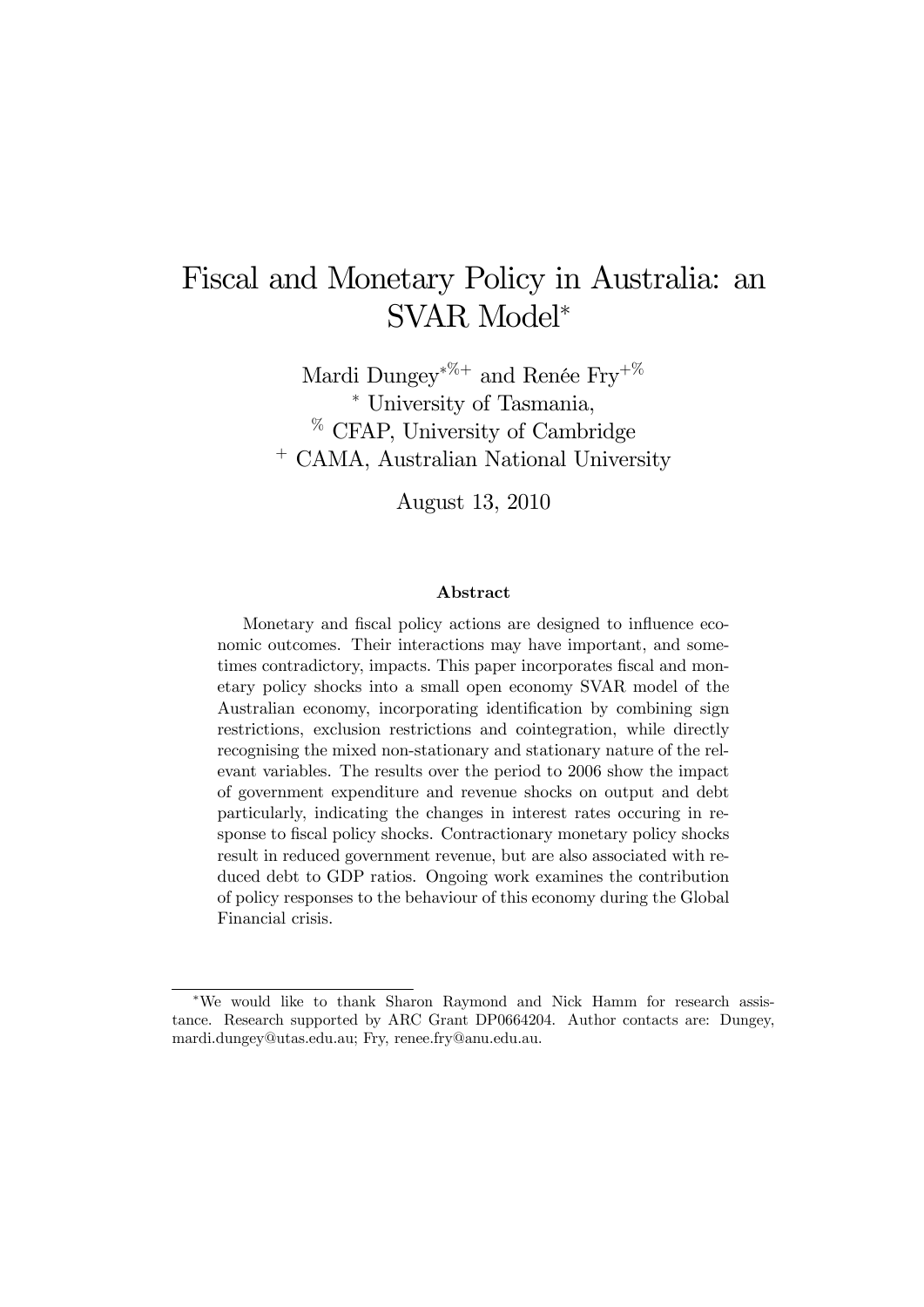### 1 Introduction

Fiscal and monetary policy actions have both had important roles to play in defending many economies from the ravages of the Global Financial Crisis (GFC) of 2007-08. In the case of Australia, a significant fiscal stimulus package of \$A42billion (approximately 4% of annual GDP) was launched in 2008 in an attempt to forestall a potential recession. At the same time, around the world monetary policy was eased, often dramatically. Australian cash rates (the announced target rate) were rising until March 2008 to peak at 7.25%. They remained at this level until they were dropped by 125 basis points over September and October meetings of the central bank in 2008. In a further 4 moves by the Reserve Bank of Australia the cash rate dropped substantially to 3% by April 2009. The feature of monetary policy in Australia during this time is that interest rates were not reduced below a nominal 3% rate, thereby not inducing negative real interest rates. This is in contrast to many economies around the world where nominal rates dropped either to, or very close to 0%, with substantially negative real interest rates evident in many developed economies, in particular the US and the UK.

Policy actions in the light of the GFC have restimulated interest in modelling fiscal policy and particularly the interaction between monetary and fiscal policy shocks. Prior to the crisis a small body of literature had emerged attempting to resolve the identification problems inherent in including government revenue and government expenditure variables in the data coherent structural vector autoregression (SVAR) framework which provides an empirical benchmark for modelling many economies.

The SVAR approach to macroeconomic modelling attempts to provide a data coherent representation of the major macroeconomic variables of an economy. The choices of variables to be included are often contentious. However, even more difficult are the choices required to identify these models, given that estimation of the full dynamics of relationships between any  $n$ variables in  $n$  equations is not possible. There are a number of identification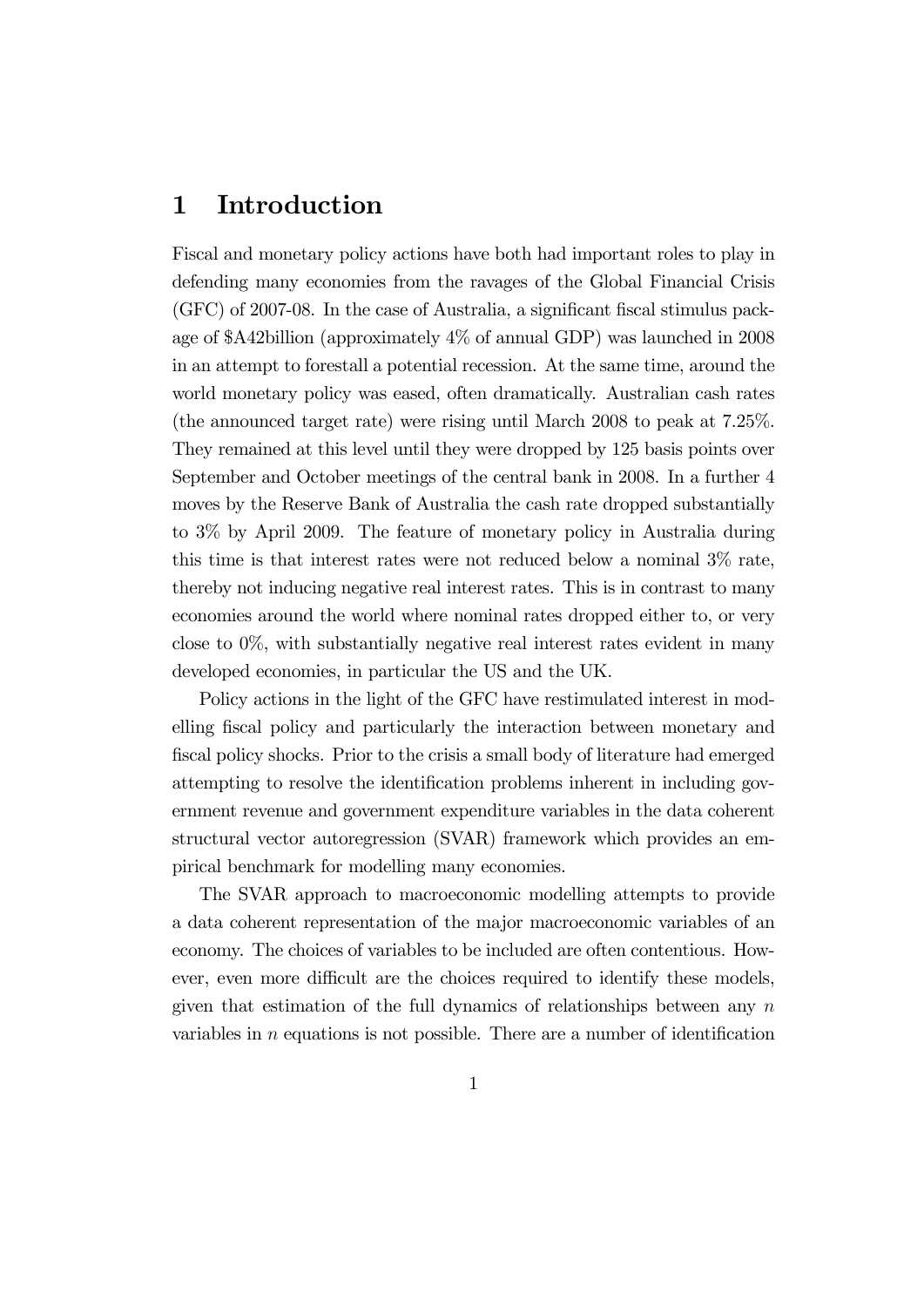choices in the existing literature; in particular exclusion restrictions, which are a specific form of parameter restriction, long run restrictions, which effectively restrict combinations of parameters, cointegration restrictions and sign restrictions. Fry and Pagan (2010) stress that each form of parameter restriction has its own disadvantages, with currently little means other than researcher judgement for selecting between them.

Because each identification methodology has some advantages (and disadvantages) it seems most appropriate to capitalise on these. Dungey and Fry (2009) propose a mixture of parameter, cointegration and sign restrictions in order to identify both monetary and fiscal policy shocks for a small open economy. This paper similarly applies the combination of the three types of restrictions to modelling fiscal and monetary policy in Australia for the period leading up to the Global Financial Crisis.

The SVAR model of the Australian economy is based on Dungey and Pagan (2009) which extended Dungey and Pagan (2000). Dungey and Pagan (2009) is an 11 variable small open economy SVAR model to specifically account for the mixed stationary and non-stationary nature of the data, and to incorporate the cointegration relationships supported by the data, thus explicitly recognising differences between permanent and temporary shocks in the model. Short run exclusion restrictions are also used to identify the model. Both of these papers include only the monetary policy aspects of the Australian economy. The current paper introduces fiscal policy shocks.

Fiscal policy has been only a relatively recent addition to the SVAR literature. Blanchard and Perotti (2002) and Perotti (2002) first introduced the identification of government revenue and government expenditure shocks in a single SVAR model using institutional features of the data to separate the identification of the two types of shocks. Chung and Leeper (2007) and Favero and Giavazzi (2007) use calibrated elasticities to achieve their identification. More recently, the use of sign restrictions has become a more popular method of identifying fiscal policy; see for example Canova and Pappa (2008); and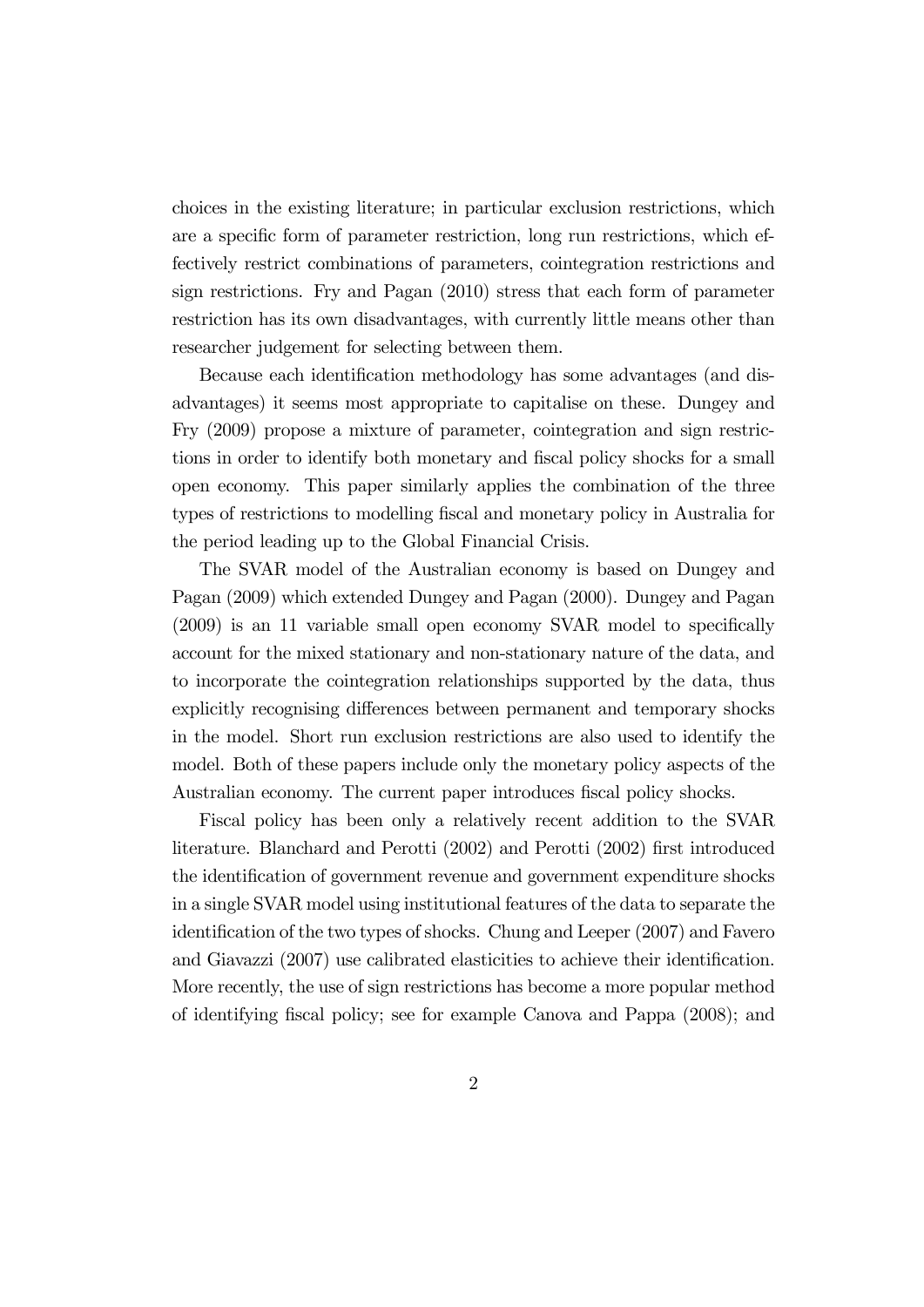Mountford and Uhlig (2009).

Combining these three methodologies in a practical application proves to be challenging. In particular, the sources for justifying individual restrictions must be justified Following much of the literature, the base SVAR model used here draws on insights from standard DSGE models to inform these choices. Monetary policy shocks are identified in this manner. The fiscal shocks are identified using sign restrictions and we explicitly include recognition of cointegrating relationships between the data. In this paper we specifically recognise a number of the difficulties explicit in the use of sign restrictions; in particular that the structural errors for the shocks identified with sign restrictions are not separable from the estimate of the impulse response function parameters, thus leading to implementation problems for calculating many of the traditional tools of VAR analysis; including forecast error variance decompositions, historical decompositions and confidence bands for impulse responses. In the final section we present some recent ideas for attacking some of those problems.

The rest of this paper proceeds as follows. Section 2 presents the three different identification restrictions used in estimating the fiscal and monetary policy VAR. Section 3 outlines the structure of the Australian monetary and fiscal policy VAR model (MF\_SVAR), followed by a description of the data properties. Section 5 presents the estimation results and discussion while Section 6 concludes.

## 2 The Empirical Methodology

A standard VAR $(p)$  for a vector of data  $Y_t$  can be written as,

$$
B(L)Y_t = \varepsilon_t,\tag{1}
$$

where  $B(L) = B_0 - B_1 L - B_2 L^2 - \ldots - B_p L^p$ .

Three forms of identification restrictions on this system are used in the application of this paper. The first is simple exclusion restrictions, which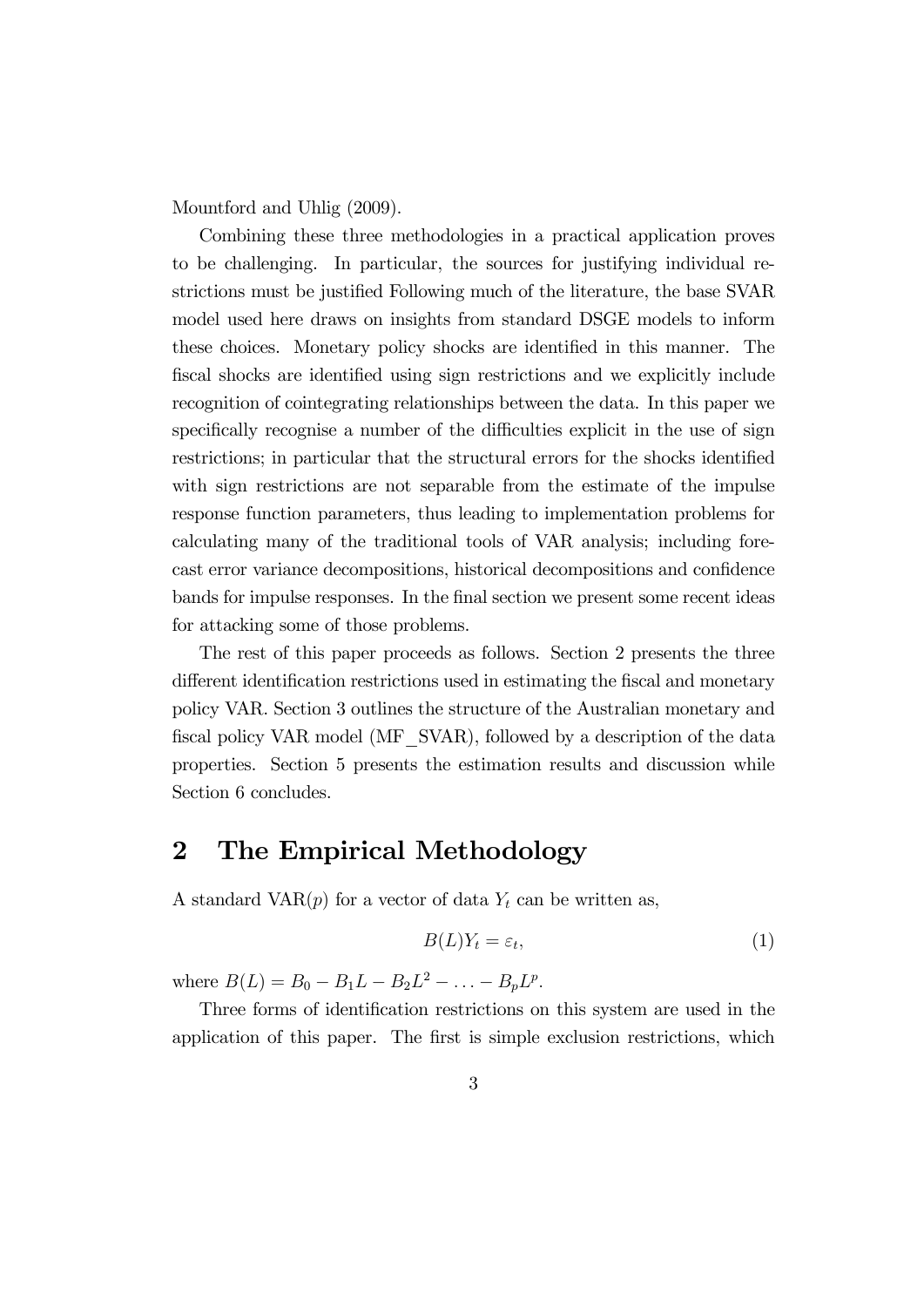restrict some elements of the coefficient matrices  $B(L)$  to zero values. The second restriction is via cointegration. Regardless of the order of integration of the variables contained in  $Y_t$  equation (1) can be written in VECM form as

$$
\Psi(L)\Delta Y_t = -\Pi Y_{t-1} + e_t,\tag{2}
$$

where what is made particularly obvious by this representation is that in the case of r cointegrating relationships between the  $n > r$  non-stationary variables in  $Y_t$  the matrix  $\Pi = \alpha' \beta$  will be of reduced rank while  $\alpha$  and  $\beta$ are of full rank. In the case where a number of the variables in  $Y_t$  are  $I(0)$ this is simply included by recognising that any stationary variable in levels can be written as a sum of differences and a levels effect - so that where the levels effect is concentrated on the first lag of the variable the response to that variable is incorporated by a unit value for the appropriate  $\beta$  parameter.

The combination of  $I(0)$  and  $I(1)$  variables in a system where the number of cointegrating vectors is less than the number of non-stationary variables implies that there are both temporary and permanent shocks in the system. Specifically, in a system of  $k$  stationary variables and  $n$  non-stationary variables with  $r < n$  cointegrating vectors, there will be  $k + r$  temporary shocks and  $n - r$  permanent shocks. In a common trends representation

$$
\Delta Y_t = F(L)e_t = F(L) (B_0)^{-1} \varepsilon_t, \tag{3}
$$

where  $F(L) = I_{n+k} + F_1 L + F_2 L^2 + \dots$  and  $F(1) = F$  is given by

$$
F = \beta_{\perp} \left[ \alpha'_{\perp} \Psi \left( L \right) \beta_{\perp} \right] \alpha_{\perp}^{-1}, \tag{4}
$$

with  $\alpha'_{\perp}\alpha = 0$ ,  $\beta'_{\perp}\beta = 0$ ,  $F\alpha = 0$  and  $\beta'F = 0$ . The matrix  $\alpha'_{\perp}$  corresponds to the  $H$  matrix used in Levtchenova, Pagan and Roberston  $(1998)$  to partition permanent and temporary shocks. Pagan and Pesaran (2008) point out that if the first  $(n - r)$  shocks are permanent then

$$
\Delta Y_t = F(L) (B_0)^{-1} \begin{pmatrix} \varepsilon_{1jt} \\ \varepsilon_{2jt} \end{pmatrix}, \tag{5}
$$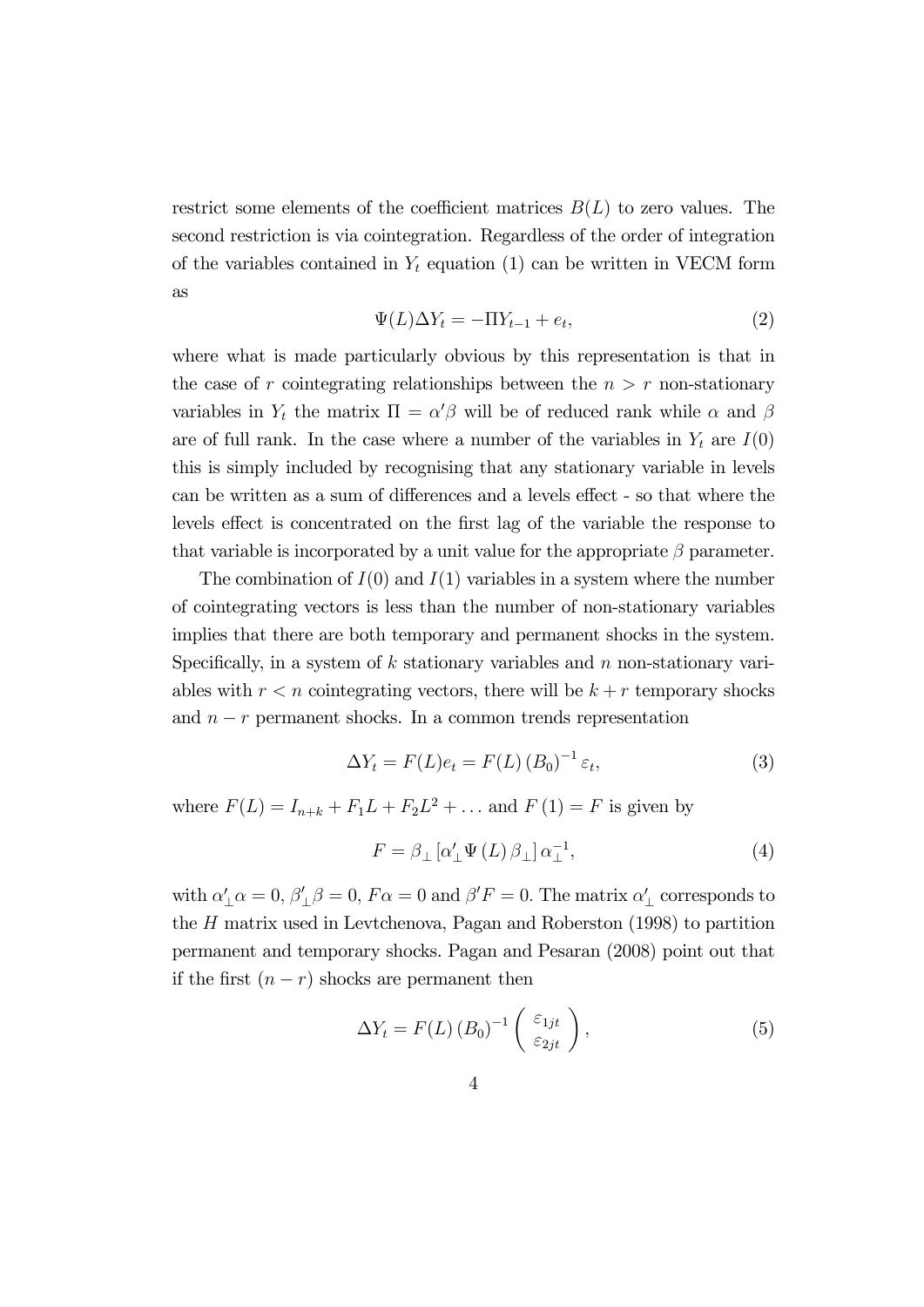which implies that for the shocks in the second group,  $\varepsilon_{2jt}$ , to be transitory requires

$$
FB_0^{-1} \left( \begin{array}{c} 0_{(n-r)\times r} \\ I_{r+k} \end{array} \right) = 0, \tag{6}
$$

which is equivalently

$$
FB_0^{*-1} \left( \begin{array}{c} 0_{(n-r)\times r} \\ I_{r+k} \end{array} \right) = F\alpha = 0. \tag{7}
$$

Premultiplying by  $B_0 F^{-1}$  leaves

$$
\begin{pmatrix}\n0_{(n-r)\times r} \\
I_{r+k}\n\end{pmatrix} = B_0 \alpha = 0.
$$
\n(8)

The right hand side of equation (8) can be multiplied by an arbitrary nonsingular matrix  $R$ 

$$
\begin{pmatrix}\n0_{(n-r)\times r} \\
I_{r+k}\n\end{pmatrix} = B_0 \alpha R = \alpha R = \begin{pmatrix}\n\alpha_1 R \\
\alpha_2 R\n\end{pmatrix}.
$$
\n(9)

To satisfy this equation requires that  $\alpha_1 = 0$ , with the direct consequence that structural equations which contain permanent shocks have a zero weight on the error correction terms in a structural equations, while temporary shocks are not restricted. In some systems this can provide an extra identifying instrument if required.

The final identification method used in this paper is that of sign restrictions. This methodology is particularly useful for identifying between government expenditure and revenue shocks, where theoretical restrictions provide an effective means of distinguishing between the impact of shocks which are not easily identified using purely empirical dynamics. The methodology proceeds from an initial estimate of the system without sign restrictions, which will represent one particular outcome of the model and produces estimates of the structural residuals,  $\widehat{\varepsilon}_t$ ; We define  $\widehat{S}$  as a diagonal matrix of these standard deviations with zero off-diagonal elements. The estimates of reduced form and structural residuals are related as follows:

$$
\begin{aligned}\n\widehat{e}_t &= \widehat{B}_0^{-1} \widehat{S} \widehat{S}^{-1} \widehat{\varepsilon}_t \\
&= T \eta_t,\n\end{aligned} \n\tag{10}
$$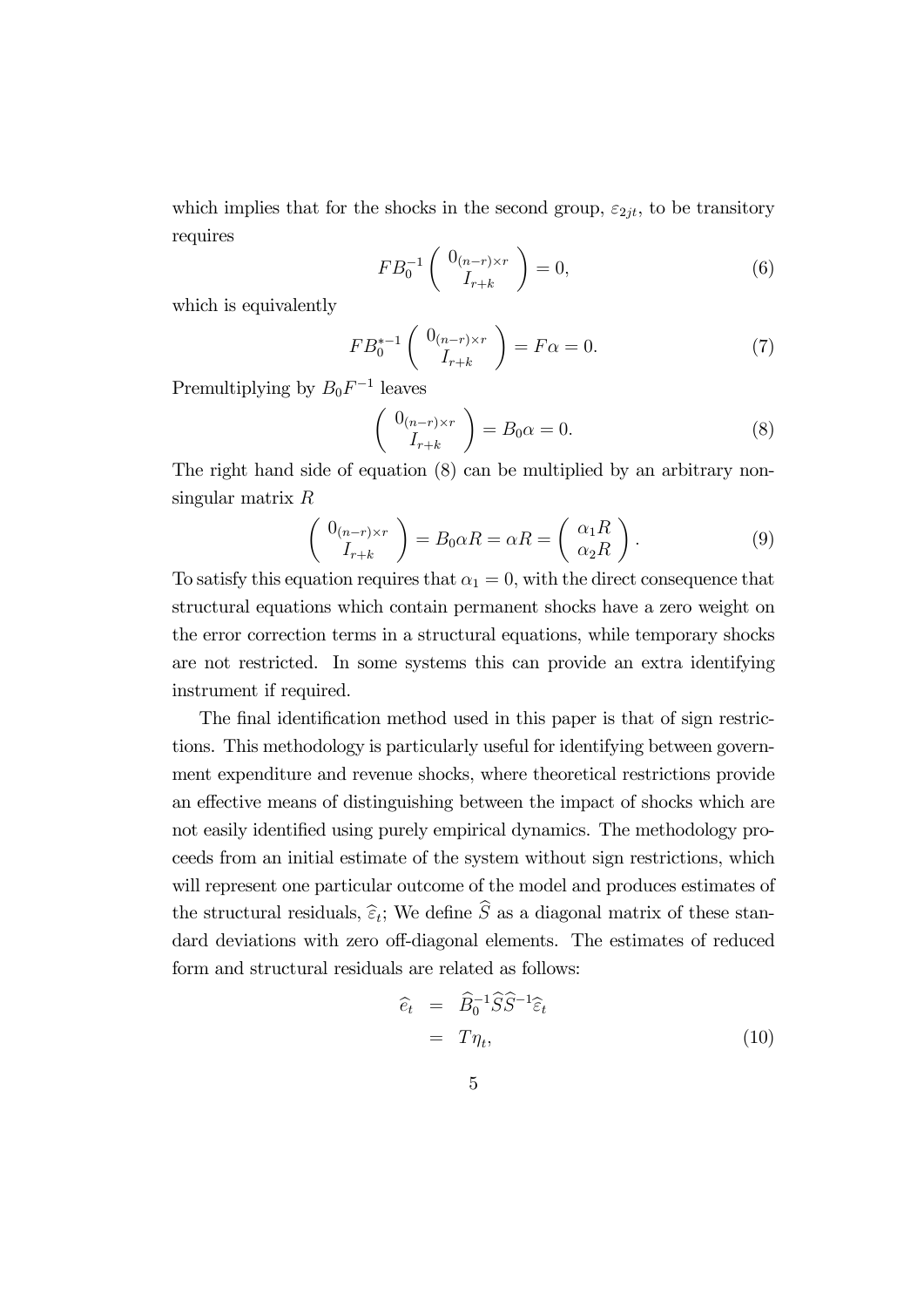where T is designated an impact matrix, and  $\eta_t$  are the estimated shocks with unit variances. Alternative specifications may also match the estimated reduced form residuals, the multiple models problem of Fry and Pagan (2010). That is the original shocks can be redefined as a function of an orthonormal matrix Q, where  $Q'Q = QQ' = I$  such that

$$
\widehat{e}_t = TQ'Q\eta_t \tag{11}
$$

$$
= T^*\eta_t^*.
$$
 (12)

Both  $\eta_t$  and  $\eta_t^*$  estimated shocks have an identity matrix for their covariance matrix, but will have different impulse responses impacting on  $Y_t$ . The rotations of the original shocks produce alternative sets of shocks which retain the property of orthogonality but produce alternative impulse responses. A popular choice for  $Q$  is the Givens rotation matrix, implemented in this paper, where the sign restrictions method is used only to identify two shocks. In larger systems of sign restrictions the Householder Transformation may provide a computationally more efficient method. The final choice of  $Q$  by the researcher is undertaken by selecting impulse responses with desired signs, thus the notation 'sign restrictions' for this form of identification. Ultimately, once  $Q$  has been chosen, the corresponding coefficient matrix can be defined as  $B_0^* = (T^*S^{-1})^{-1}$ , and  $B_i^* = B_i$  for all  $i \neq 0$ . All of the cointegrating and exclusion restriction identification methods previously discussed can be applied to a system which incorporates sign restrictions to some or all of its components.

Impulse response functions To extract impulse response functions for a system of  $I(1)$  and  $I(0)$  variables with cointegrating relationships and a combination of permanent and temporary shocks a further reformulation of the VECM system to a SVAR is useful. The permanent components in the system may be written as a Beveridge-Nelson decomposition

$$
\Delta \gamma = \zeta_t,\tag{13}
$$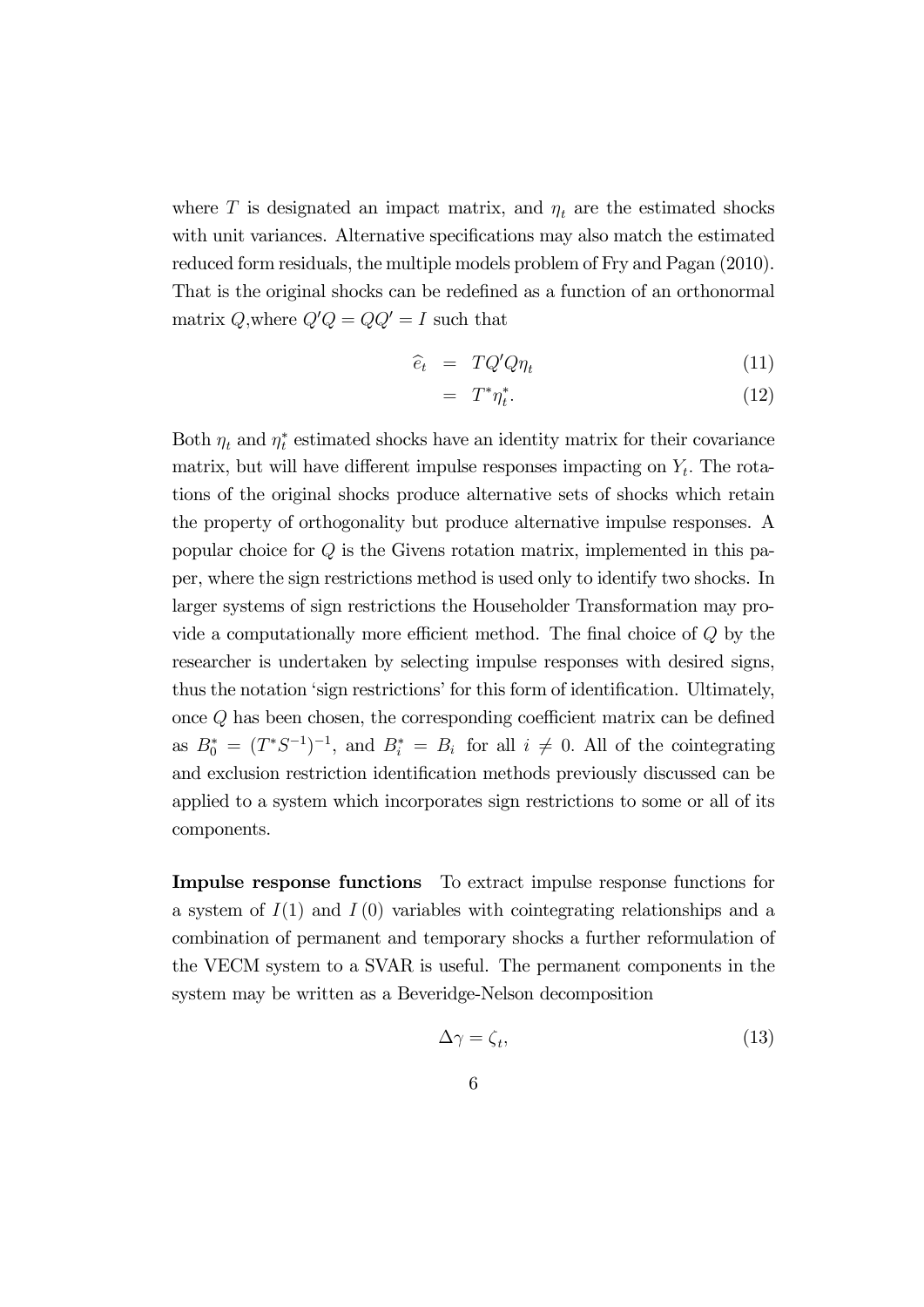where  $\zeta_t$  is white noise. Then denote the permanent component of a series  $y_{it}$  as  $y_{it}^p$  which in general can be written as  $y_{it}^p = J\gamma_{it}$  where

$$
J = FB_0^{*-1}.
$$
 (14)

This consequently means that  $\beta' J = 0$ .

Using the permanent and temporary components of the system the VECM can be transformed into a so-called gaps SVAR form as in Dungey and Pagan (2009), who explicitly recognise that a number of existing models which use this do not specifically include the remaining lags of the permanent variables, thus missing an important aspect of the transformation. Denote the transitory component of the variables as  $\omega_t = (y_t - y_t^P)$ , the correct transformation of the SVECM into a SVAR is

$$
B^*(L)\Delta\omega_t = \Pi\omega_{t-1} + \sum_{j=1}^{p-1} B_j^*\Delta y_{t-j}^P + \varepsilon_t.
$$
 (15)

Rearranging and recognising that  $\Delta y_t^p = J\varepsilon_t$  means the system can be written as

$$
\widetilde{B}(L)y_t = \Pi y_{t-1} + -\widetilde{B}(L)J\varepsilon_t + (B_0^*)^{-1}\varepsilon_t, \qquad (16)
$$

where  $\widetilde{B}(L) = I_n - \widetilde{B}_1 L - \widetilde{B}_2 L^2 - \dots \widetilde{B}_p L^p$ . Rewriting (16) as a moving average in  $\varepsilon_t$  provides the expression

$$
G\left(L\right)y_t = J\left(L\right)\varepsilon_t,\tag{17}
$$

and impulse responses are computed in the usual manner. The long run effects are apparent through the presence of the  $J$  matrix. The response in variable y at horizon j to a shock in  $\varepsilon_{kt}$  is represented as

$$
\frac{\partial y_{t+j}}{\partial \varepsilon_{kt}} = \frac{\partial \omega_{t+j}}{\partial \varepsilon_{kt}} + \frac{\partial y_{t+j}^p}{\partial \varepsilon_{kt}} = \frac{\partial \omega_{t+j}}{\partial \varepsilon_{kt}} + J.
$$
(18)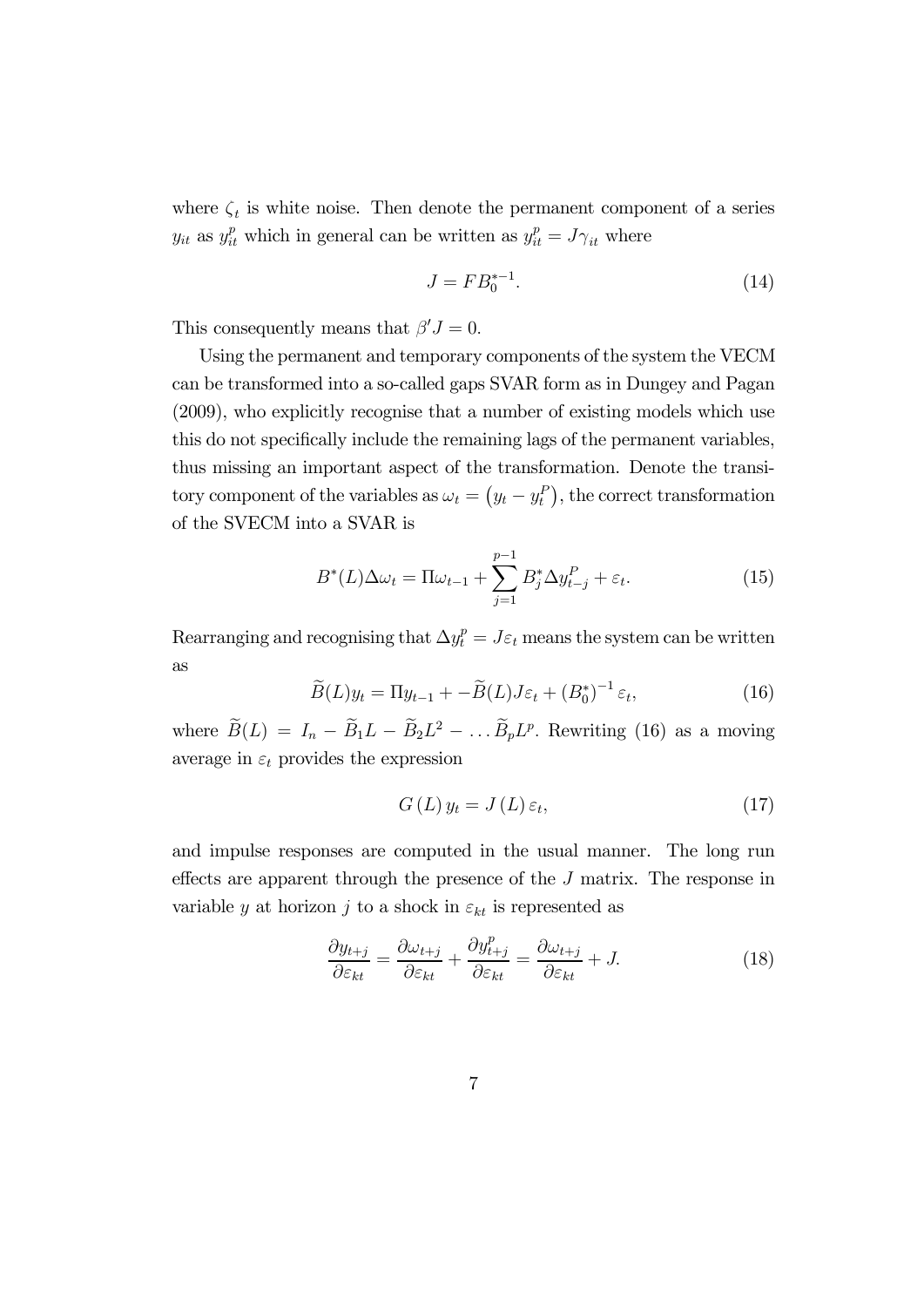### 3 Fiscal Policy in a Small Open Economy SVAR

The basis of the identification of fiscal policy in conjunction with other important macroeconomic shocks in a small open economy presents several modelling challenges. The combination of techniques illustrated in Dungey and Fry (2009) and above are drawn upon for identification here for the case of Australia, with the work of Dungey and Pagan (2009) representing the basis of the macroeconomic model not related to the fiscal variables. The Dungey and Pagan (2009) framework is shown to produce sensible and interpretable empirical results, in particular with no evident price puzzle in the system.

A reasonable representation of an open economy macroeconomic model comprises equations representing the IS curve, a Phillips curve, the monetary policy reaction function and uncovered interest parity, all of which can be readily derived from various New Keynesian specifications, for example Justiano and Preston (2010), Lubik and Schorfheide (2007), and Gali and Monacelli (2005), and these relationships guide the formation of a major part of the SVAR for Australia and also that in Dungey and Pagan (2009). In addition, our model includes equations forming government expenditure, government revenue and the debt to GDP ratio relationships.

The variables in the SVAR model for Australia are summarized by  $Y_t =$  $\{y_t^*, s_t, i_t^* - \pi_t^*, q_t^*, x_t, \tau_t, g_t, q_t, \xi_t, d_t, y_t, \pi_t, r_t, \zeta_t\}$  where the first five terms represent influences on the Australian economy originating outside of the domestic economy, specifically overseas activity (US GDP),  $y_t^*$ , the terms of trade,  $s_t$ , incorporating the impact of commodity prices which is important in the Australian context, the real foreign interest rate,  $i_t^* - \pi_t^*$ , a proxy for international investment conditions in the form of a q-ratio for the US,  $q_t^*$ , and demand for Australian exports,  $x_t$ . The small open nature of the Australian economy means that each of these variables is modelled as influencing the Australian economy, but are not themselves directly influenced by Australian conditions.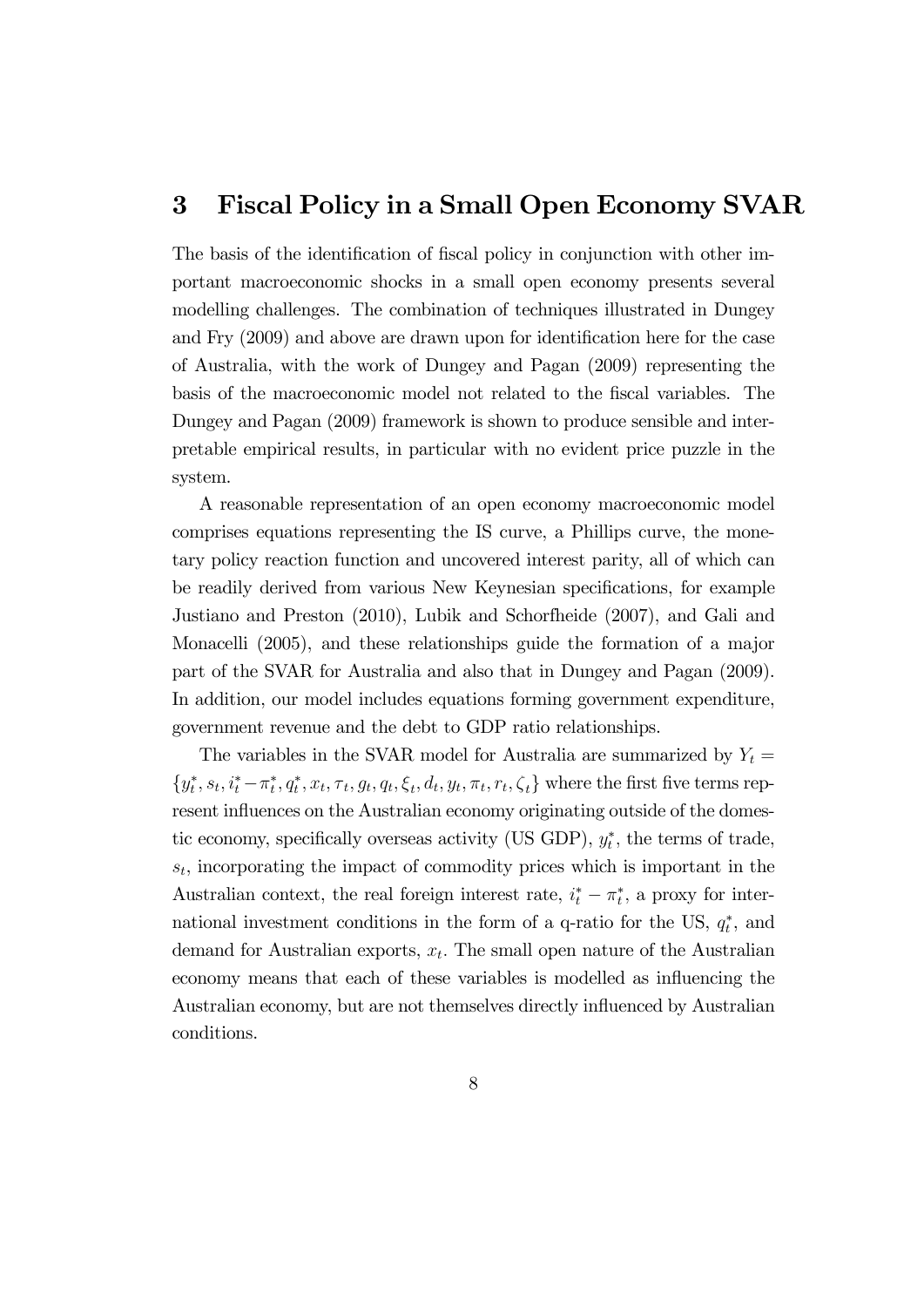The Australian economy is represented by government revenue defined as taxation revenue net of transfers,  $\tau_t$ , government expenditure on consumption and investment  $g_t$ , a proxy for domestic investment conditions,  $q_t$ , domestic absorption,  $\xi_t$ , the government debt to GDP ratio,  $d_t$ , domestic output (GDP),  $y_t$ , domestic inflation,  $\pi_t$ , the domestic cash rate,  $r_t$  and finally the real exchange rate between the domestic and foreign economies,  $\zeta_t$ .

The variables included in the SVAR for the key domestic equations are given in Table 1, where x represents contemporaneous relationships, and o represents higher order dynamics. Table 1 also reports the properties of each series in terms of the order of integration showing the mixed nature of the variables in the system. In the Sims-style approach to VAR modelling all data enter the VAR in levels, with the cointegrating relationships implicitly captured in the framework. However, more recently, the advantages of utilizing the information within the empirical properties of the data have become apparent, particularly in differentiating the long run relationships from the short-run dynamics and in specifying both permanent and temporary shocks (Pagan and Pesaran, 2008). Following this approach, cointegrating relationships and adjustment terms corresponding to the  $I(0)$  variables are represented in Table 1 by an e.

The 14 variables in the model specification include 7 non-stationary variables  $\{y_t^*, x_t, \tau_t, g_t, \xi_t, y_t, \zeta_t\}$ . Testing supports the existence of three cointegrating vectors between the non-stationary variables and these are an expanded form of those in Dungey and Pagan (2009). The first cointegrating vector adds the fiscal variables  $\tau_t$  and  $g_t$  to the first Dungey and Pagan cointegrating vector which now contains the relationship  $\{y_t, y_t^*, x_t, \tau_t, g_t\}.$ The second cointegrating vector is designed to ensure fiscal sustainability by allowing for cointegration between government revenue and government expenditure  $\{\tau_t, g_t\}$ . This structure is supported by Hamilton and Flavin (1986), although Quintos (1995) and Bohn (2007) who discuss fiscal sustainability and cointegration find that this relationship may not be crucial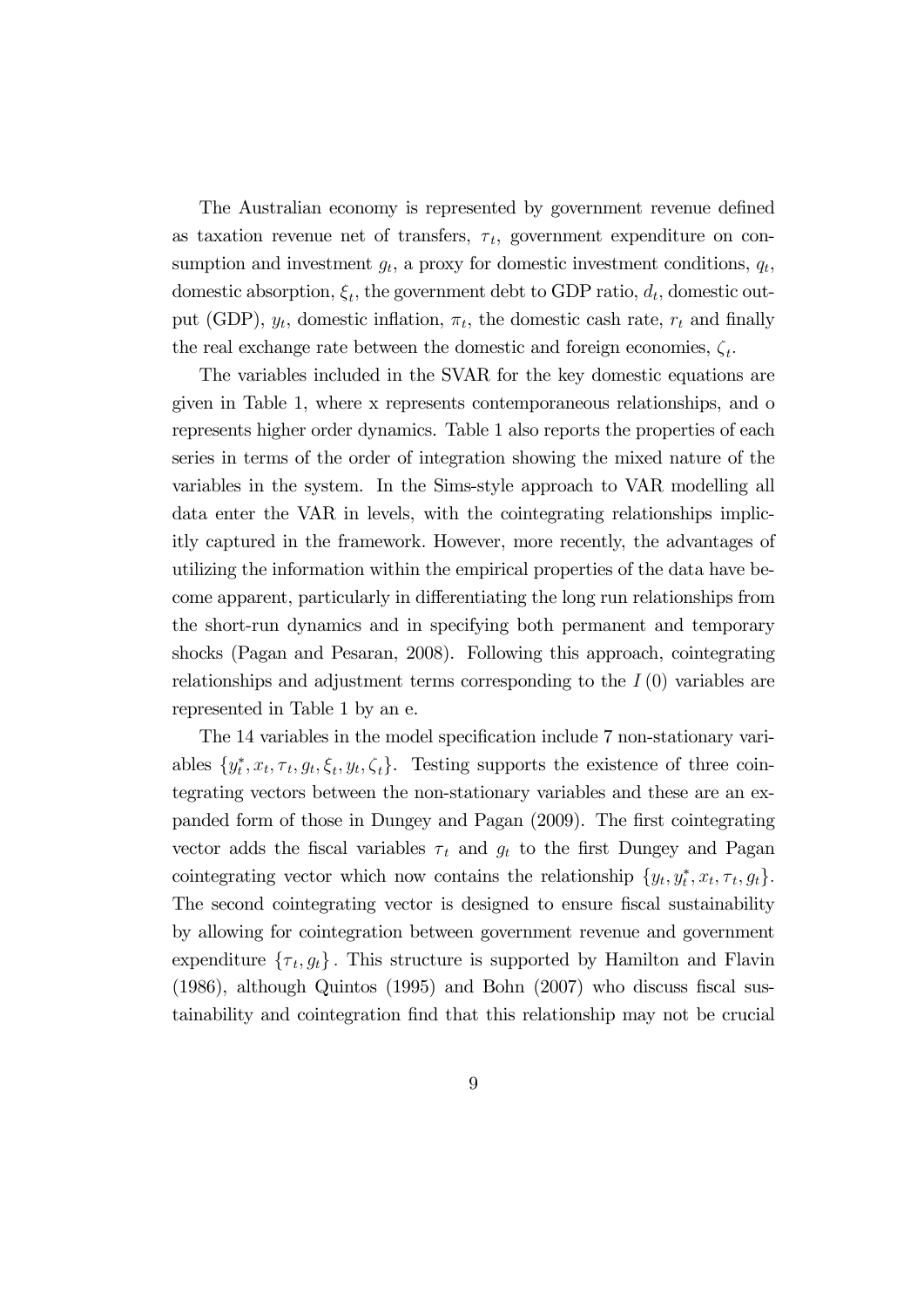with Quintos (1995) showing that cointegration is sufficient but not necessary and with Bohn (2007) removing sufficiency. However, it is found in this paper that cointegration between  $\tau_t$  and  $g_t$  helps to induce stability into the model. The model introduces a further theoretically motivated, and empirically supported cointegrating vector between  $\tau_t$  and  $g_t$ , although unlike in Dungey and Fry  $(2009)$  we do not impose a  $[1, -1]$  structure on this relationship. The third cointegrating vector draws directly from Dungey and Pagan and is  $\{y, \xi, \zeta\}$ . The first and third vectors are normalized on  $y_t$  with the second normalized on tax  $\tau_t$ .

Seven non-stationary variables and 3 cointegrating relationships implies that there are 4 permanent shocks in the system. Shocks to international GDP  $y_t^*$ , exports  $x_t$ , domestic absorption  $\xi_t$ , and GDP  $y_t$ , are considered to be permanent. In the Dungey and Pagan model domestic absorption was a temporary shock rather than permanent as is the case here. However, in this specification given that there must exist 4 permanent shocks, the remaining candidate variables are government revenue and expenditure  $\tau_t$  and  $g_t$  and the exchange rate,  $\zeta_t$ , but these are not particularly attractive for containing permanent shocks. All remaining shocks are temporary.

The fiscal sector of the model consists of government revenue  $\tau_t$ , expenditure  $g_t$  and the debt to GDP ratio  $d_t$ . The  $g_t$  and  $\tau_t$  dynamic relationships are unrestricted with respect to all domestic variables, but do not directly respond to, or affect, any internationally determined variables. To separate the shocks to government revenue and expenditure sign restrictions are implemented on the impulse responses of GDP and absorption to these shocks. In particular, the sign restrictions take the following form

$$
\begin{array}{ccc}\n\text{variable/shock} & \xi_t & y_t \\
\tau_t & - \\
g_t & & + \n\end{array}
$$

which is to say that a positive government revenue shock is negatively related to absorption, and a positive government expenditure shock is positively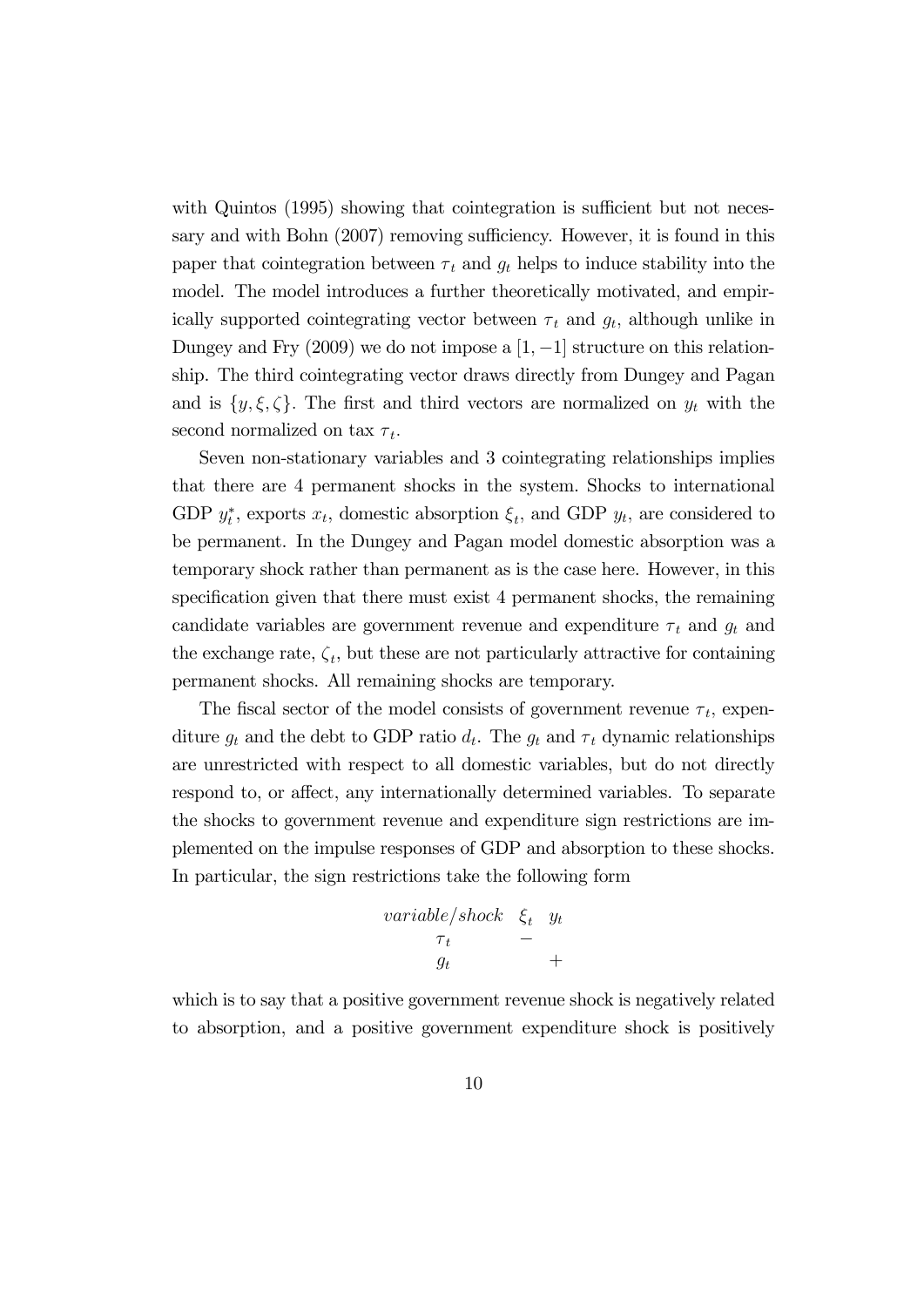related to GDP. These restrictions are similar to those in Dungey and Fry (2009). These restrictions are implemented using a Givens rotation matrix

$$
Q_{5,6} = \begin{bmatrix} I_5 & & \\ & \cos(\theta) & -\sin(\theta) & \\ & \sin(\theta) & \cos(\theta) & \\ & & I_7 \end{bmatrix}
$$

rotating the revenue and expenditure variables and responses to them. However, this in itself is insufficient to identify the shocks with complete certainty, as the rotations may result in the impulse response functions reflecting the same shock in a draw twice. That is for example, a tax shock may occur in the impulse response functions relating to both the sixth and seventh shocks. Fry and Pagan (2010) refer to this as the multiple shocks problem. To counteract this problem and to ensure unique identification, if both shocks are identified but there is a duplicate of one shock meaning that one shock reflects both a tax and a government expenditure shock, then the superfluous duplicate shock is labelled as the shock that is not superfluous. There are no cases where both shocks are identified in both sets of impulses meaning that no decision rule was necessary in dealing with that scenario in the empirical application.

The third fiscal variable is the debt to GDP ratio,  $d_t$ , which is  $I(0)$ . While Blanchard and Perotti (2002) and Perotti (2002) simply use government revenue and expenditure to capture fiscal policy in their VAR model, Chung and Leeper (2007) show that such a system will be incorrect without the addition of a measure of government debt in the economy; see also Favero and Giavazzi (2007). Following from these results, the government debt to GDP ratio,  $d_t$ , is also included as an important component of fiscal policy for Australia. The debt to GDP ratio equation is similar to that of Dungey and Fry (2009) and also Karam and Pagan (2007). The latter paper, particularly, makes the point that the specification of the debt to GDP ratio should include the terms of trade as an explanatory variable, as a direct result of accounting for the effects of accumulating stocks of debt. The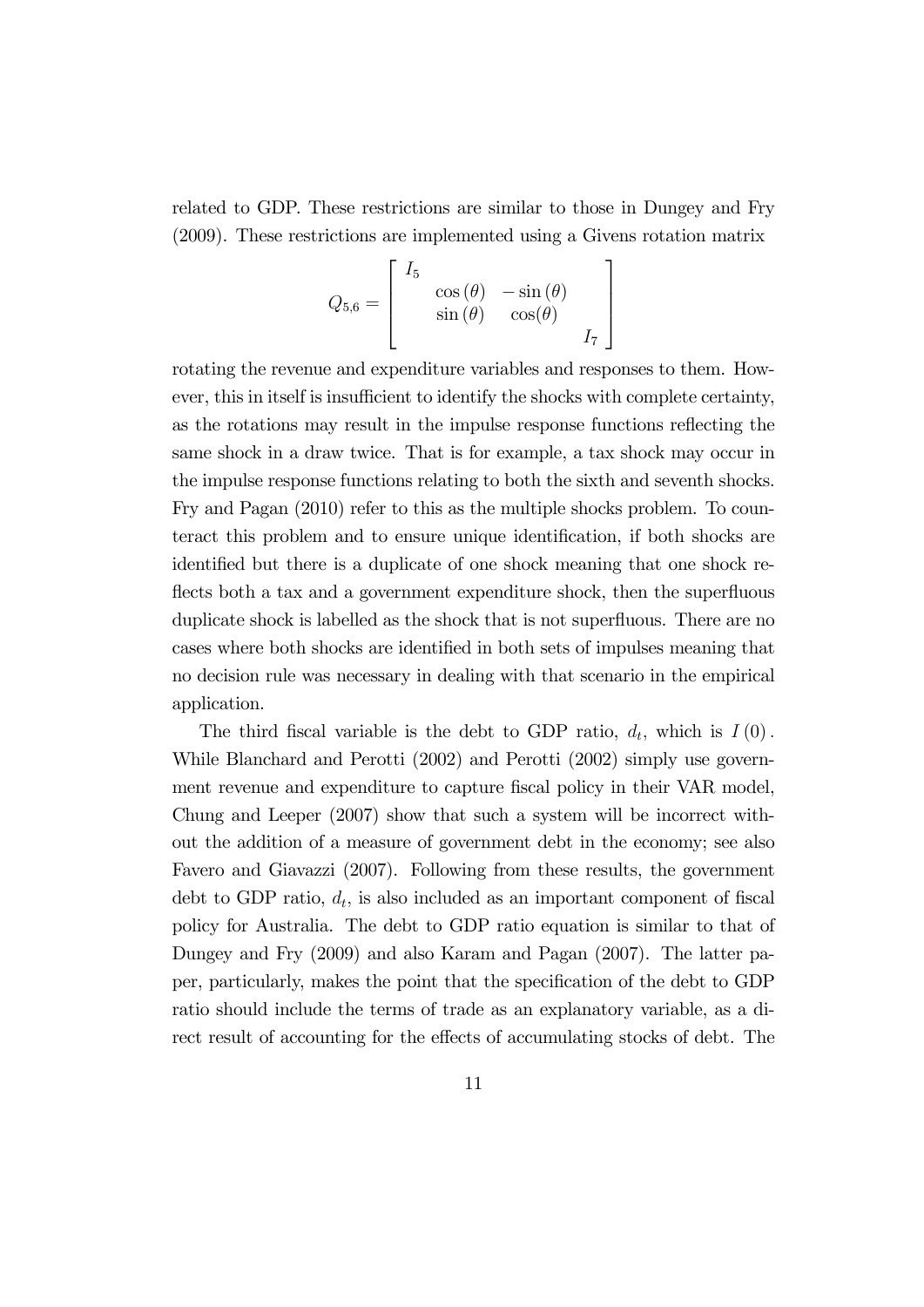debt to GDP ratio,  $d_t$ , is presumed to evolve in response to  $s_t$ ,  $\tau_t$ ,  $g_t$  and  $y_t$  contemporaneously, and with dynamics governed by those variables and itself.

A particular feature of the model is the separate inclusion of absorption and GDP in the model framework, also included for New Zealand in Buckle et al (2007) and Dungey and Fry (2009), Canada in Karam and Pagan (2008) and Brazil and Chile in Catao and Pagan  $(2009)$ . Empirically, this seems to improve the performance of the model by specifically allowing a role for current account imbalances, but it is also a more general version of representations of the theoretical IS curve where absorption is simply substituted with GDP in the IS equation.

The open economy IS curve follows a DSGE framework such as Monacelli (2005) where relaxing the law of one price allows a role for the exchange rate and by proxy the terms of trade in the IS relationship - although the specification does not specifically accommodate forward looking expectations found in most theoretical frameworks. The Phillips curve and monetary reaction functions are standard for a small open economy, with the inflation rate depending on domestic demand pressures via absorption, and commodity price influences through the terms of trade. Importantly we note that the monetary policy reaction function itself explicitly depends on the absorption gap, rather than level of absorption, and this is specifically accommodated using a Beveridge Nelson representation.

In addition to this standard framework, the role of wealth effects through the equity markets are explicitly recognised by the inclusion of the so-called Q-ratio variables, which represent specifically the ratio of the US S&P500 to the US CPI  $(q_t^*)$  and the ASX200 to the Implicit Price deflator for machinery and equipment in Australia  $(q_t)$ . These two variables provide a direct representation of the role of investment in the economy, and were shown in Dungey and Pagan (2000) to improve model performance and were a key feature of Fry, Hocking and Martin (2008) in another SVAR for Australia focussing on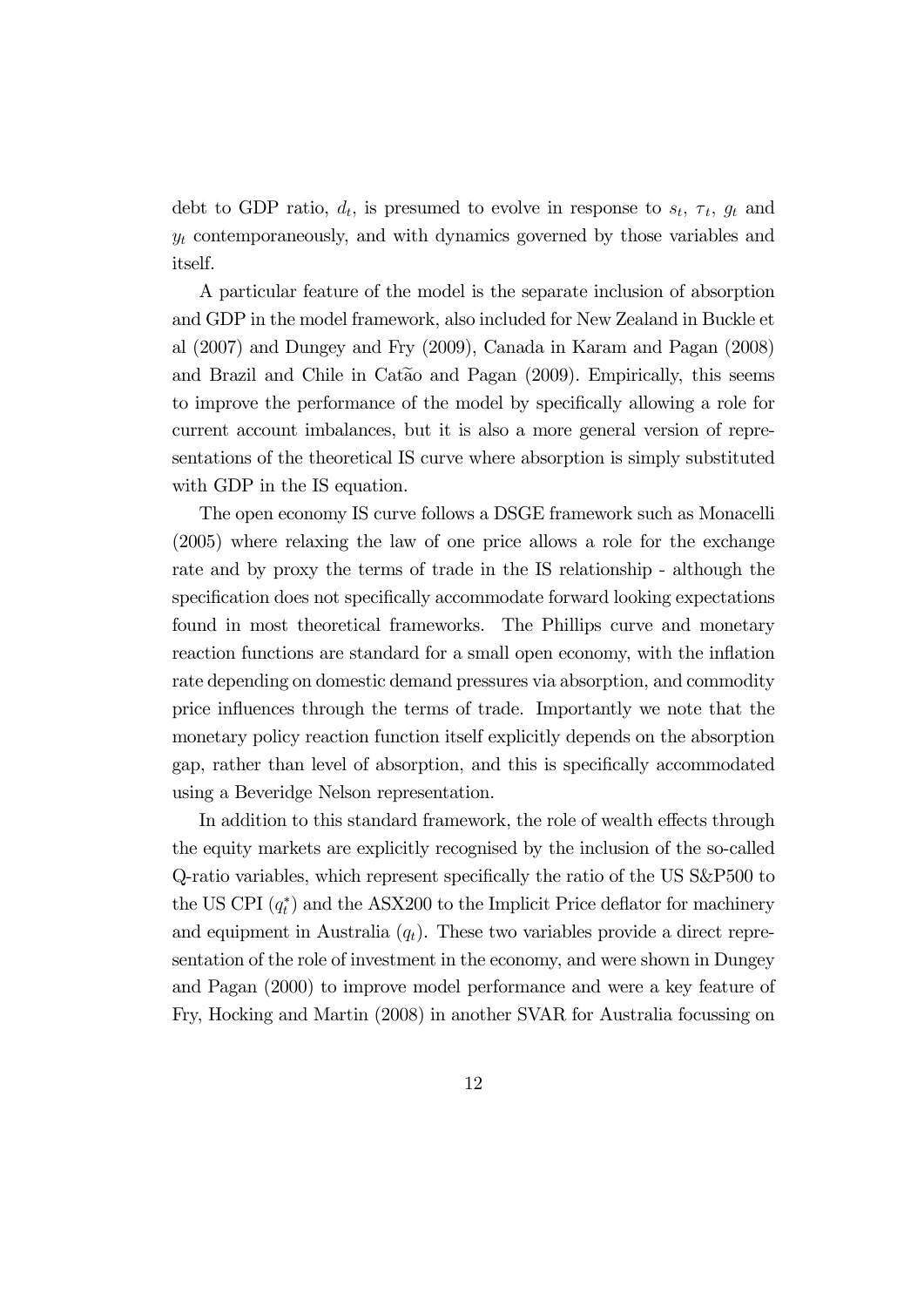wealth effects. The exchange rate equation in a NK specification represents the UIP relationship. However, this is empirically unsupported, and hence an unrestricted dynamic relationship between the real exchange rate and all international and domestic variables is entertained in the model.

### 4 Data

The data for the baseline model of this paper are obtained from the same sources as Dungey and Pagan (2009), and are listed in the Appendix. The model takes the US economy as the benchmark for the international economy GDP and real 3 month interest rates, and represents the foreign investment conditions  $q_t^*$  as the ratio of the S&P500 index to the US CPIX. Early work with this model revealed little sensitivity of the results to alternative definitions of international economic conditions. Domestic output, absorption (GNE), short term interest rates and inflation are obtained from standard sources and are detailed more fully in Dungey and Pagan (2000, 2009). Of more interest here are the fiscal variables.

Government net taxation revenue, expenditure and debt figures were obtained directly from the Australian Commonwealth Treasury. The construction of these series specifically entailed construction of quarterly data for the revenue and expenditure series. While it would seem self-evident that fiscal data should be readily available for this type of modelling, in fact this is not the case. Common problems in constructing fiscal data for time series analysis include; insufficient frequency of data, the move from accrual to cash accounts, adjustments for large expenditures associated with defense or large projects, seasonal adjustment and lack of compatibility between component series. Perotti (2002) provides some evidence of the difficulties of data construction, and the consequences of dealing only with published series without adjustments. New Zealand, and now Australia, are two of the few countries where data are available on an appropriate basis. Both taxation and govern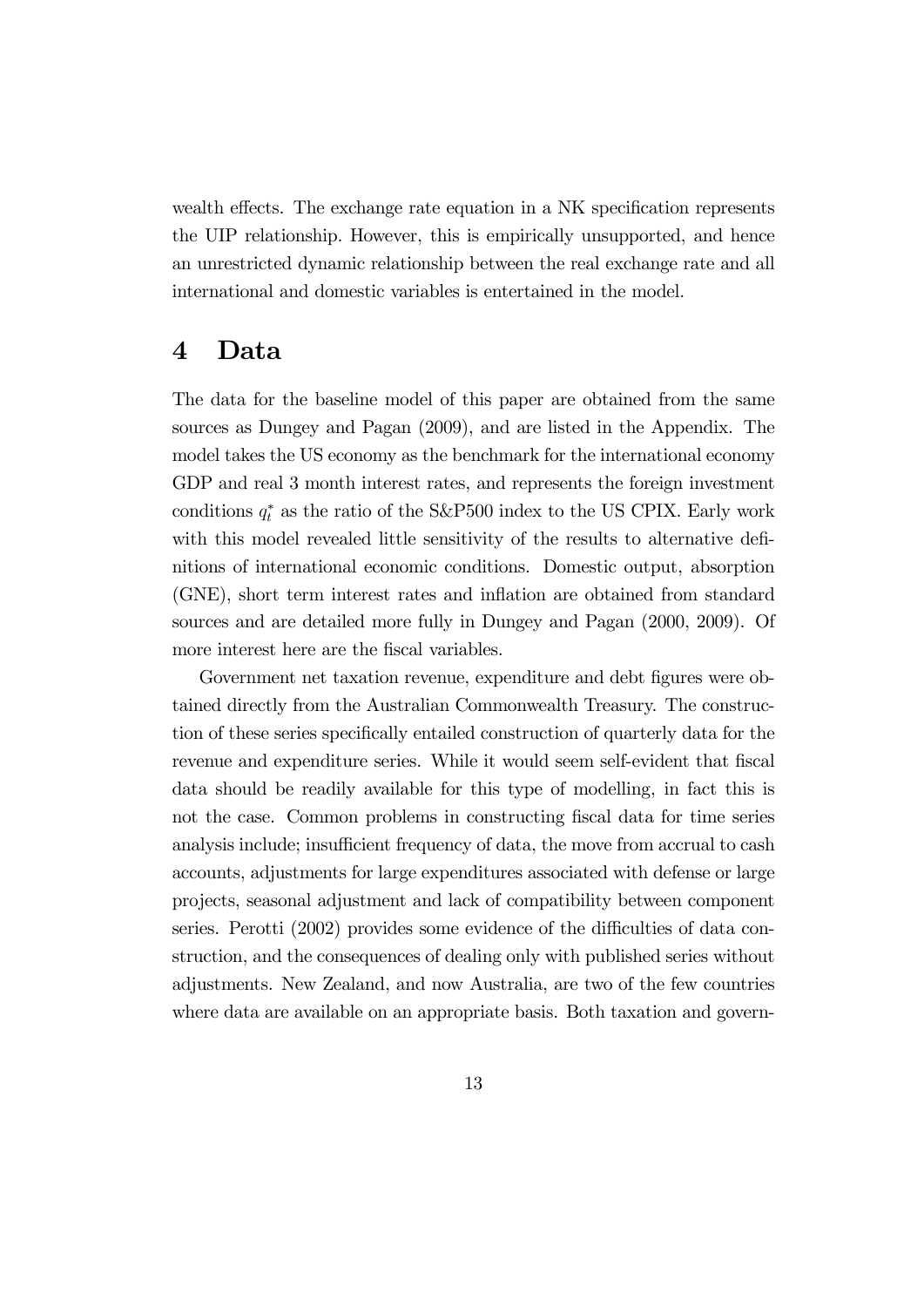ment revenue data were smoothed by applying a 3 quarter moving average to account for the lumpiness of data collection.

The debt data is more complicated. Debt figures are available quarterly from the IFS from Quarter 2 1981 to Quarter 2 1988, while the OECD publish quarterly debt data from Quarter 3 1987 to June 2007. The Australian Bureau of Statistics publishes annual data on Australian Australian Government general government sector net debt over the sample period here. To obtain a consistent quarterly data series, the annual ABS data is interpolated using the Chow-Lin (1971) procedure, by using the IFS series as the point of interpolation in the first part of the sample, and by using the OECD data as the point of interpolation for the part of the sample not covered by the IFS data. Once the debt data is transformed into a quarterly series, it is then divided by nominal GDP for use in the model. The interpolated debt data is displayed in Figure 1 along with corresponding annual ABS series.

### 5 Empirical Results

The application of the three identification methods in the specification outlined above provides results for the impact of shocks labelled as originating in various parts of the model on the endogenous variables. In particular, this paper is focussed on the impact of government expenditure, government revenue and monetary policy shocks. It is usual to label shocks to the residuals in the monetary reaction function as shocks to monetary policy, and that practice is followed here. However, interpreting shocks to government revenue and expenditure shocks are slightly more difficult as it is not possible to directly identify the structural residuals from the modelling procedure, see Fry and Pagan (2010). As the identification is implemented by sign restrictions on the impulse response functions there is nothing to directly identify the residuals from the parameter estimates in these cases. An implication of this is that the shocks are labelled as 1 standard deviation shocks, but there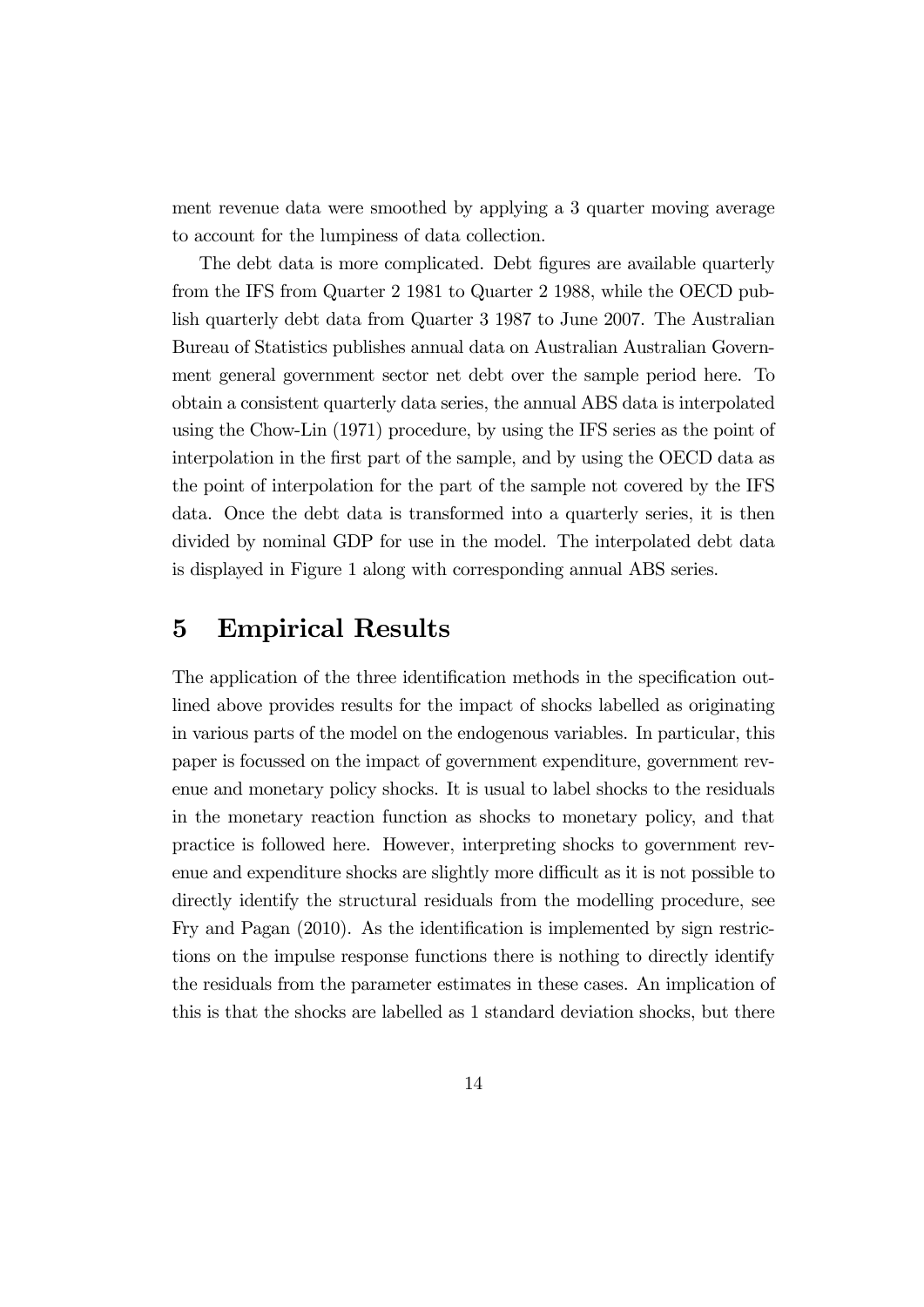is no information available as to the scale of that standard deviation. Additionally, this means it is not possible to construct confidence bands from bootstraps of the model, nor provide a traditional forecast error variance decomposition or historical decomposition - all of which depend on knowledge of the parameterisation and/or identification of the errors (or at least the variance of those errors). Consequently in what follows, emphasis is put upon the impulse response function analysis. The shocks reported for variables other than the government expenditure and government revenue shocks are 1 unit shocks, while the  $g_t$  and  $\tau_t$ , shocks are 1 standard deviation, but without any proper measure of what the standard deviation of those shocks are at this point.

### 5.1 Impulse Responses to Shocks from Exogenous Variables

Selected impulse responses to shocks from exogenous variables are illustrated in Figure 2. A shock to foreign output,  $y_t^*$  is permanent in the model and results in a permanent rise in domestic output,  $y_t$ , and an associated, but temporary, increase in domestic interest rates to reduce the potential inflationary consequences. As real interest rates increase initially this results in an appreciation of the exchange rate, but ultimately the exchange rate settles at a lower level.

A shock to the terms of trade,  $s_t$  increases absoprtion due to the impact of higher incomes for Australians, and the increased demand results in increased taxation revenue with a commensurate sustained decrease in the debt to GDP ratio over the first 7 years after the shock, which is directly associated with a decrease in debt (as GDP does not rise in this period).

Shocks to the foreign financial variables are similar to those previously reported in Dungey and Pagan (2009) for the domestic economy.

The permanent shock to exports, temporarily increase  $q_t$ , and permanently increase absorption,  $\xi_t$ , and GDP,  $y_t$ . (The time at which the level of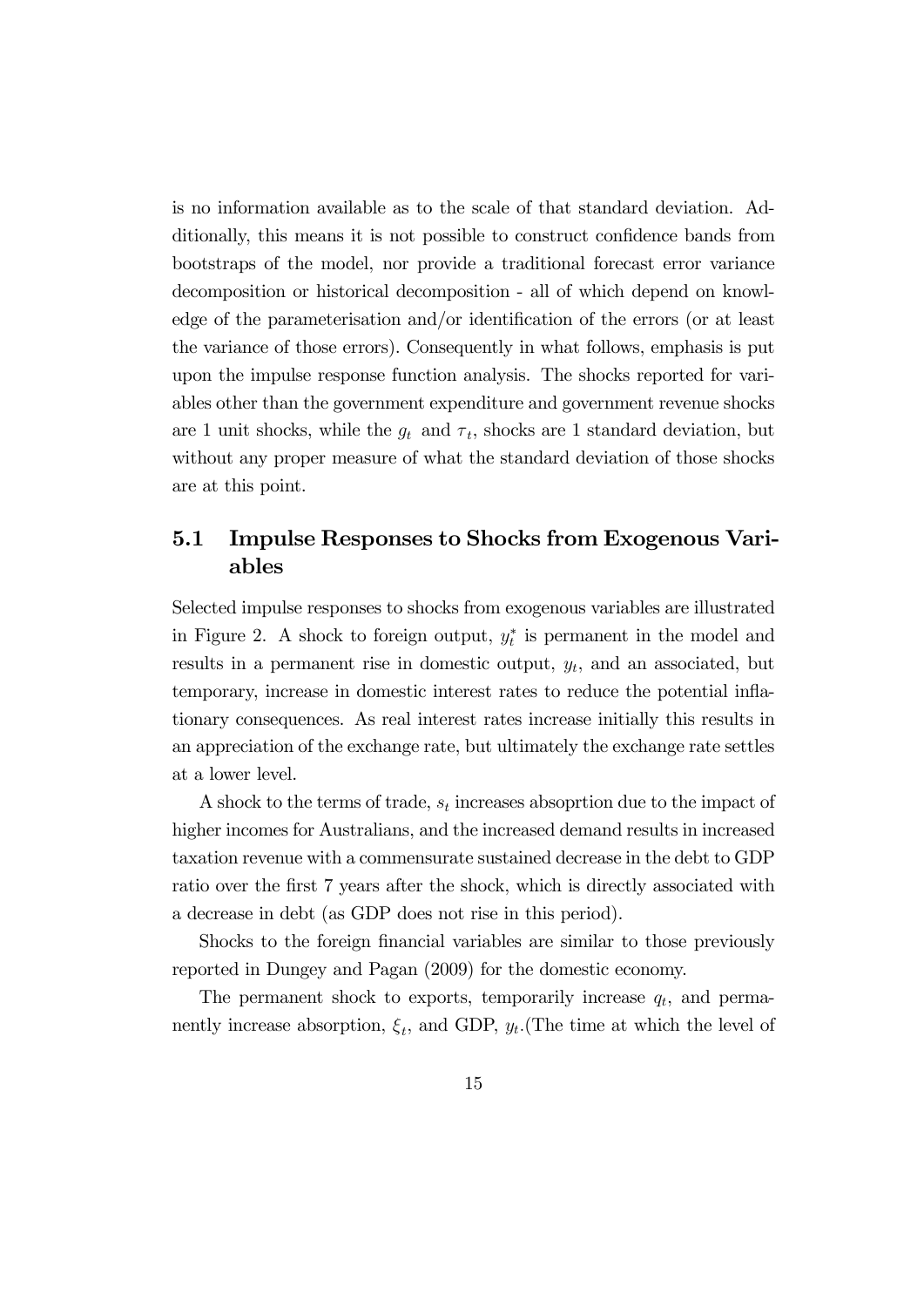the permanent effect is established in the model is long giving the appearance that some of these impulses are exploding, but the model is stable and these long response times are a feature of these models).

### 5.2 Impulse Responses to Shocks From Domestic Variables

This section presents results on the non-policy variables from the domestic economy, but omits the difficult to interpret exchange rate shock.

#### Real equity price,  $q_t$ , shocks

Absorption and GDP are both positively impacted by shocks to the real equity price,  $q_t$ , with the effect on GNE being around twice that on GDP, see the first column of Figure 3. This is reflected in an increase in the taxation revenue generated, and a subsequent increase in government expenditure, although for most of the first 8 years increased taxation revenues are sufficient to offset increased expenditure, see the debt to GDP ratio in Figure 3e). The initial inflationary response to increased wealth effects is short and sharp, provoking a quick reaction on the part of the monetary authority with higher cash rates - resulting in higher real interest rates and an appreciation in the currency which dissipates in a few years as shown in Figure 3i).

#### Absorption,  $\xi_t$ , shocks

The permanent shock to  $\xi_t$ , increase both absorption and GDP, with the consequence that automatic stabilizers mean that taxation revenue rises and government expenditure falls, leading to a decline in the debt to GDP ratio, see the second column of Figure 3. Inflationary tendencies arising from the increase in absorption are quickly stifled by higher interest rates, but in this case the real interest rate falls and a depreciation of the currency.

#### Debt to GDP,  $d_t$ , shocks

The shock to the debt to GDP ratio has relatively short-lived effects on the economy compared with other shocks examined in the paper. It is somewhat difficult to interpret, as an increase in the debt to GDP ratio could occur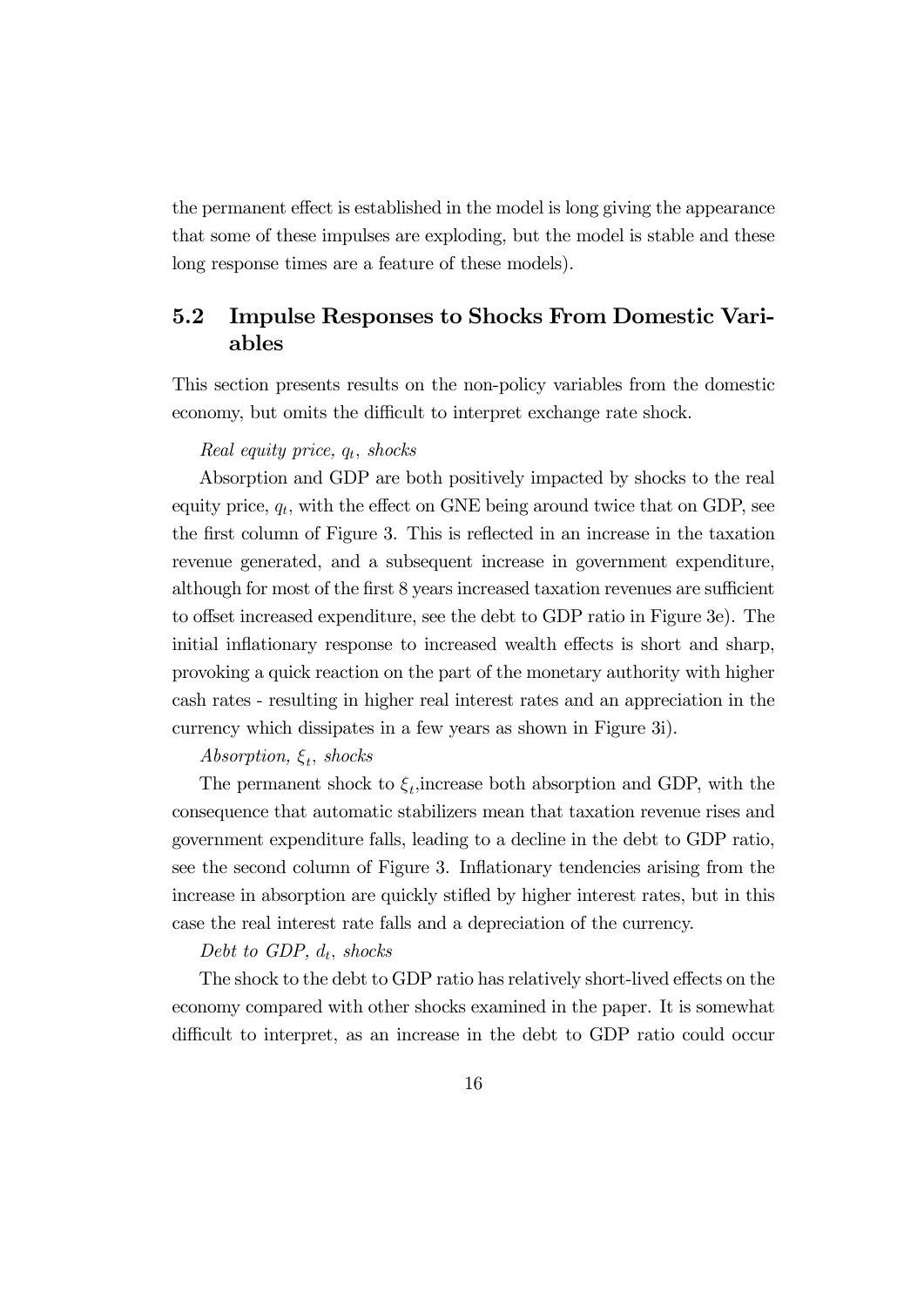through an increase in debt, with GDP fixed, or a decrease in GDP with debt fixed, or some combination of these events. The impact of the shock on GDP and absoprtion are very small and initially negative, becoming positive at about 18 months after the shock. suggesting that the initial shock is sourced through increased debt rather than decreased GDP. Once activity begins to increase, there is increased taxation revenue,  $\tau_t$ , and a decrease in government expenditure,  $g_t$ , contributing to reducing the debt to GDP ratio. The outcome supports the notion that there is some delay in reducing debt to GDP ratios in economic management.

#### GDP,  $y_t$ , shocks

Shocks to GDP are permanent in this model. In this case the higher GDP results in a decline in government expenditure, see the first column of Figure 4. However, it also decreases absorption and has decreased taxation revenue, resulting in an increased debt to GDP ratio. Because GDP has a negative response to its own shock for a greater than 3 year horizon it takes some time for the declines in government expenditure induced in the model to sufficiently exceed the declines in taxation revenue and return the debt to GDP ratio to equilibrium. Inflation rises initially, but is quickly tackled with short-lived higher interest rates, before easing in response to the declines in activity.

#### Inflation,  $\pi_t$ , shocks

Inflationary shocks in the model result in declines in absorption, output and investment conditions,  $q_t$ . The government expenditure automatic stabiliser results in an increase in  $g_t$  in the first 3 years, but as the debt to GDP ratio increases after this horizon,  $g_t$  subsequently declines. In spite of this, taxation revenue increases for a short period. This presumably reflects the nominal structure of the taxation structure, whereby increased prices result in short-term gain to revenue until there is appropriate adjustment of brackets and thresholds. The more puzzling response to this shock is the lack of strong positive rise in the interest rate,  $r_t$ , to reflect the monetary pol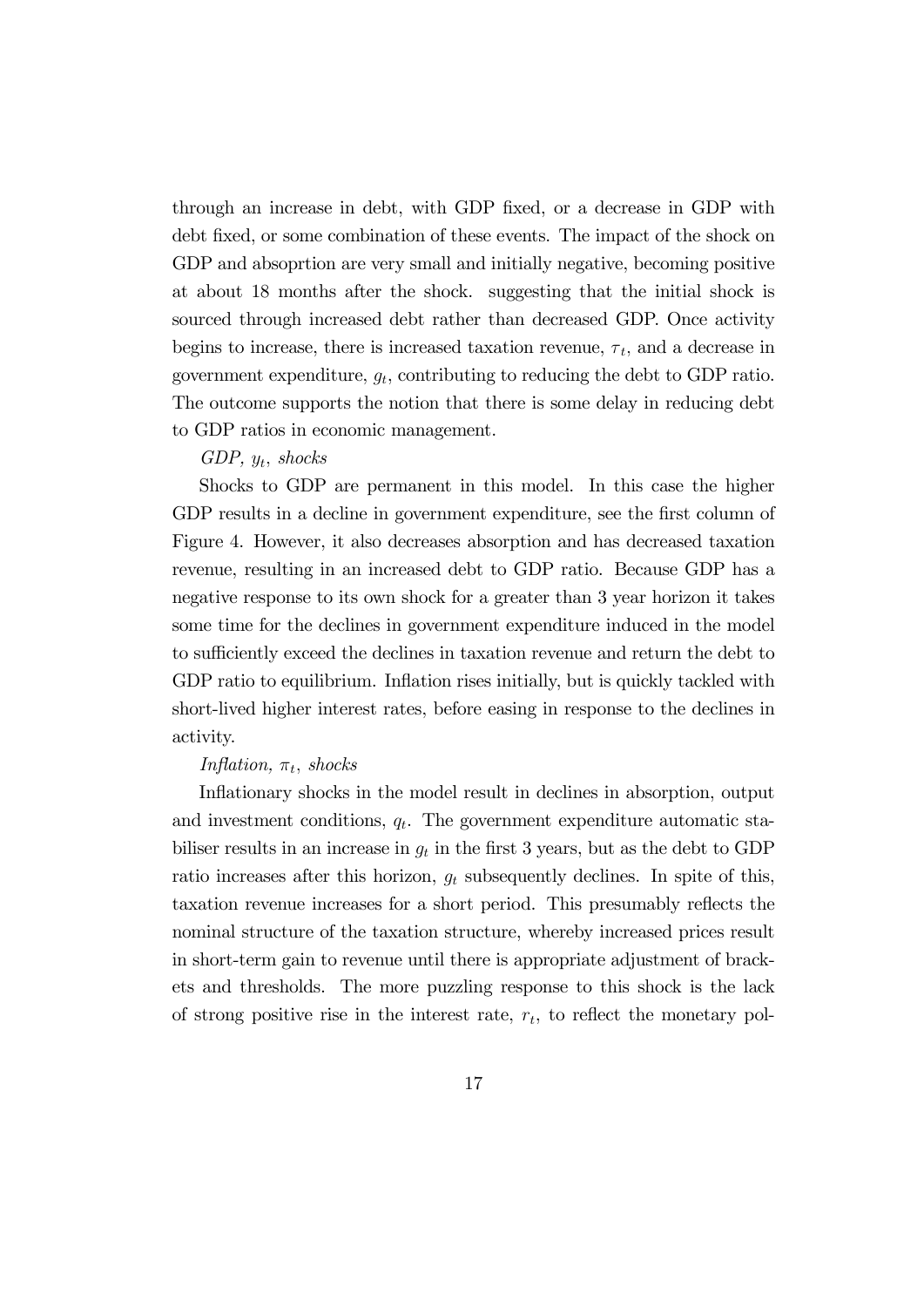icy response to the inflationary shock. There is some evidence of a positive response with slight delay, but this is not a sustained response.

### 5.3 Impulse responses to shocks from policy variables

Impulse responses for the shocks to the three policy variables are shown in the three columns of Figure 5. The first column represents  $g_t$  shocks, the second column represents  $\tau_t$  shocks and the final column the monetary policy shocks.

#### Government expenditure,  $g_t$ , shocks

The immediate effect of a government expenditure shock is to induce a much larger rise in government revenue, thus resulting in a fall in the debt to GDP ratio over the first 5 years after the rise in debt to GDP immediately following the initial shock; Figure 5e). This is clearly the response of the sustainable fiscal policy condition at work in the model. The increase in  $q_t$ increases both GDP and absorption. The absorption effect is considerably larger, but given that the model shows a response of lower inflation and an appreciated domestic currency this is consistent with government expenditure in investment and infrastructure rather than direct consumption.

Government net revenue,  $\tau_t$ , shocks

A government revenue shock, which we can think of as a higher taxation take, is used to reduce the debt to GDP ratio in the model; Figure 5n). Both absorption and GDP decline initially. The immediate consequence for the financial markets in the model is higher real equity prices, shown in Figure 5l) despite the initial decrease in GDP. GDP subsequently picks up, although the increase in short term interest rates is not sufficient to overcome the higher inflation in the first 3 years after the shock, contributing to a depreciated domestic currency.

#### Interest rate,  $r_t$ , shocks

Shocks to interest rates in the model specification have a first period price puzzle, and then act to counter inflationary pressures until the 18 month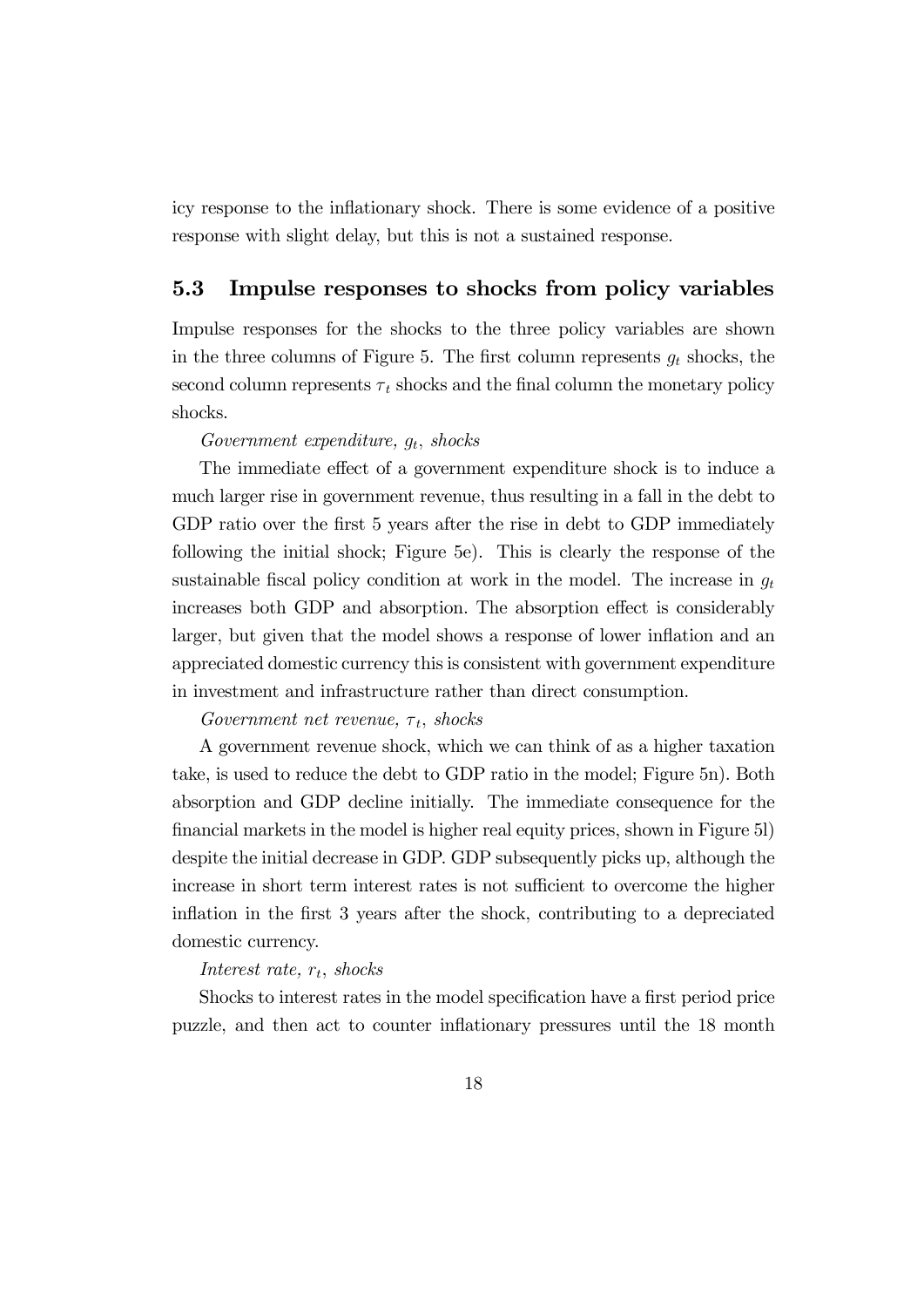mark, as shown in Figure 5y). Subsequently there is strong evidence of price puzzle in that the higher interest rates are associated with increased inflation in the model. This is unlike previous specifications of this model, and deserves further investigation to determine exactly which of the changes made to the specification are contributing to the price puzzle result. The candidate explanations are (i) the introduction of the government expenditure, government revenue and debt to GDP ratio variables (ii) the extension of the cointegrating relationships in the model (iii) modelling both absorption and GDP shocks as permanent. The combination of these three changes requires further unravelling to determine which of them are the contributor to the change in monetary policy shock behaviour observed here. Other responses to the cash rate shock are as expected, with decreases in absorption and GDP and a rise in real equity prices, but a decline in both the government revenue and government expenditure, resulting in a decline in the debt to GDP ratio, as the decline in government expenditure exceeds that of the decline in taxation - meaning that the automatic stabilisers are not acting in the anticipated manner in response to this shock. This aspect of the model provides ample scope for future developments.

# 6 Conclusion

At this point this research agenda has achieved a model which captures permanent and transitory shocks for a small open economy, in this case Australia, while taking account of the mixed stationary and non-stationary nature of the data which one would wish to include in such a specification. In particular, the paper focuses on the identification of macroeconomic policy shocks, including government expenditure, government revenue and monetary policy shocks. Identification is achieved by a combination of exclusion restrictions, cointegration relationships and sign restrictions. In particular sign restrictions are used to identify government expenditure and revenue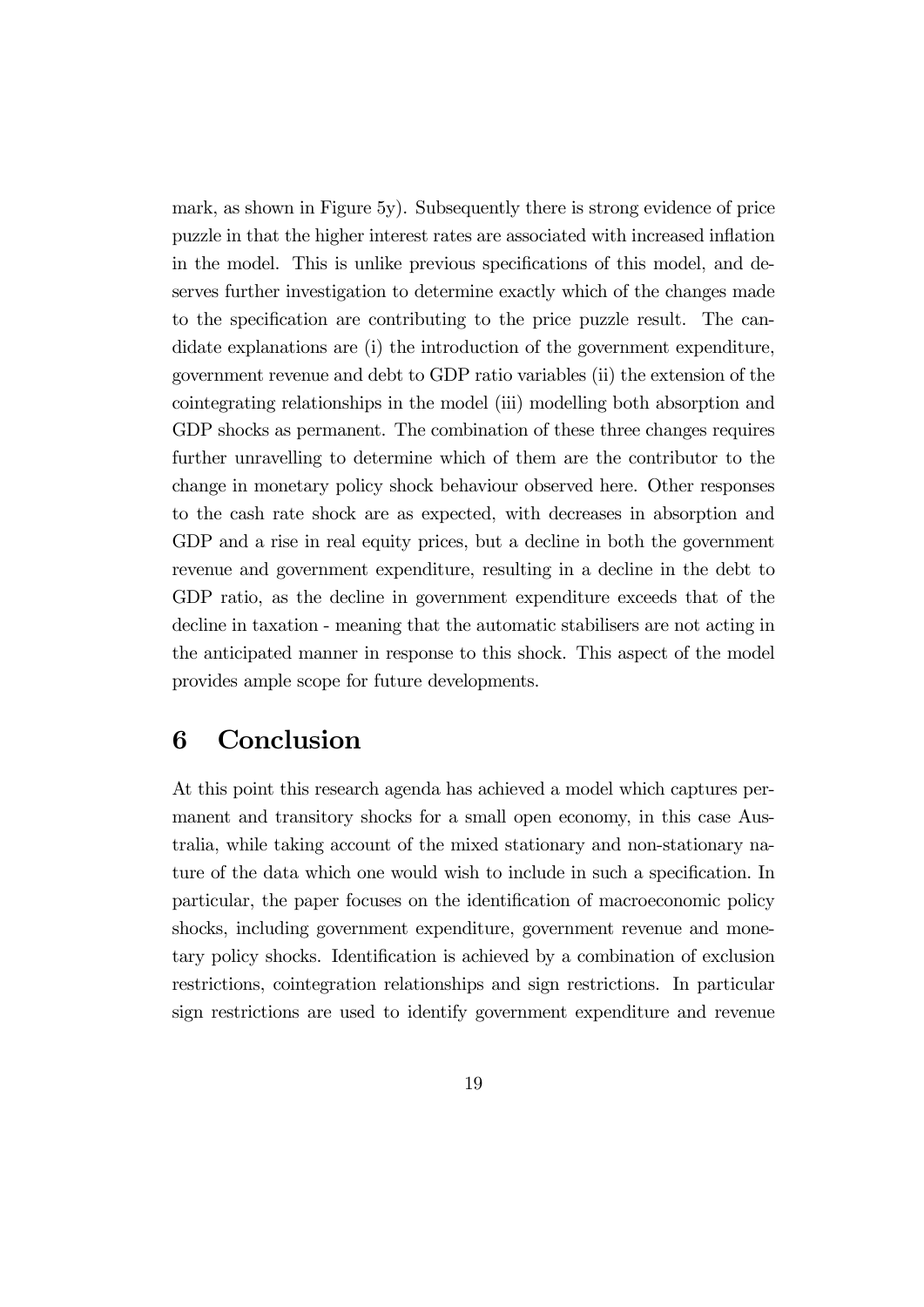shocks. The model is also augmented with debt following research supporting the crucial role of this variable in achieving stable modelling outcomes. The estimated empirical outcomes indicate that the three types of macroeconomic policy shocks can be successfully identified. Government expenditure and revenue shocks have results which are consistent with theoretically anticipated effects on other segments of the economy, with evidence of automatic stabilisers and adjustment to sustainable debt to GDP conditions. However, unlike a specification without fiscal policy variables, this model does not provide clear evidence of the expected monetary policy reaction to higher inflation - and price puzzle occurs around the 2 year horizon. Resolving this issue is one aspect for the further development of this framework.

Some pressing methodological challenges remain in this application, associated with the recent criticisms of sign restriction based identification in Fry and Pagan (2010). Most importantly, the lack of identification of the reduced or structural form residuals for the government expenditure and revenue shocks hampers the production of confidence bands and historical decompositions. Current work in progress is focussed on attempting to resolve this problem. With those tools it will then be possible to extend the work to examine whether the Australian economy escaped the worst ravages of the Global Financial Crisis due to good economic policy management through offsetting internationally sourced shocks with domestic policy tools, or whether in fact good luck prevailed and the economy was sheltered from the full extent of international shocks.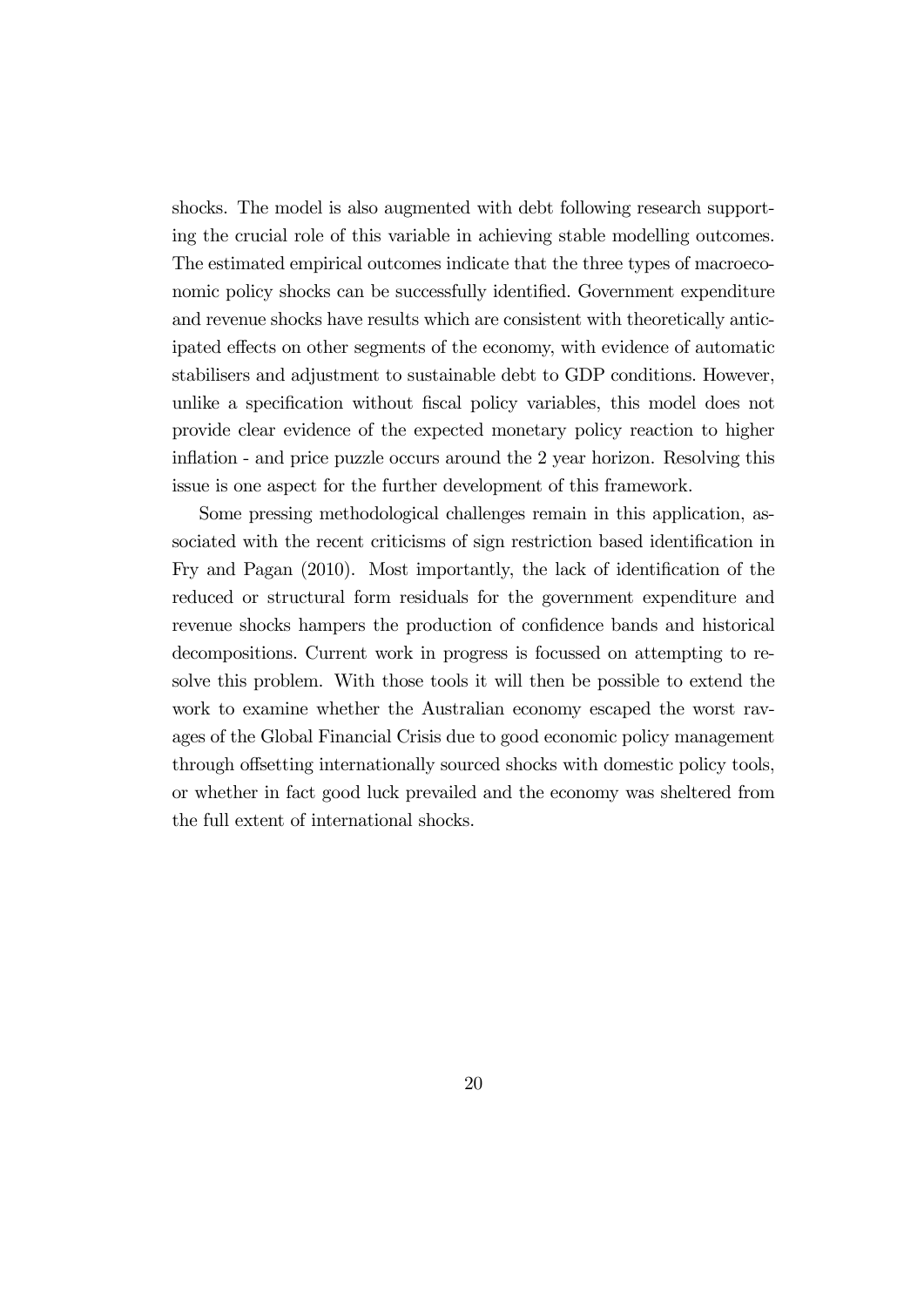# References

- [1] Blanchard, O. and R. Perotti (2002), "An Empirical Characterisation of the Dynamic Effects of Changes in Government Spending and Taxes on Output", The Quarterly Journal of Economics, 117, 1329-1368.
- [2] Bohn, H. (2007), "Are Stationarity and Cointegration Restrictions Really Necessary for the Intertemporal Budget Constraint?", Journal of Monetary Economics, 54, 1837-1847.
- [3] Canova, F. and E. Pappa (2007), "Price Differentials in Monetary Unions: The Role of Fiscal Shocks", *The Economic Journal*, 117, 713-737.
- [4] Cat $\tilde{a}$ o, L. and Pagan, A. (2010), "The Credit Channel and Monetary Transmission in Brazil and Chile: A Structured VAR Approach", NCER Working paper #53.
- [5] Chow, G.C. and A. Lin (1971), "Best Linear Unbiased Interpolation, Distribution, and Extrapolation of Time Series by Related Series", The Review of Economics and Statistics, 53, 372-375.
- [6] Chung, H. and E.M. Leeper (2007), "What Has Financed Government Debt?", NBER Working Paper 13425.
- [7] Dungey, M. and R. Fry (2009), "Identifying Fiscal and Monetary Policy in a Small Open Economy VAR", Economic Modelling, 26, 1147-1160.
- [8] Dungey, M. and A.R. Pagan (2010), "Revisiting a SVAR Model of the Australian Economy", Economic Record, 85, 1-20.
- [9] Dungey, M. and A.R. Pagan (2000), "A Structural VAR Model of the Australian Economy", Economic Record, 76, 321-342.
- [10] Favero, C.A. and F. Giavazzi (2007), "Debt and the Effects of Fiscal Policy", NBER Working Paper 12822.
- [11] Fry, R.A., J. Hocking and V.L. Martin (2008), "The Role of Portfolio Shocks in a SVAR Model of the Australian Economy", Economic Record, 264, 17—33.
- [12] Fry, R. and A.R. Pagan (2010), "Sign Restrictions in Structural Vector Autoregressions: A Critical View", CAMA Working Paper 22/2010, Australian National University.
- [13] Gali, J. and T. Monacelli (2005), "Monetary Policy and Exchange Rate Volatility in a Small Open Economy", Review of Economic Studies, 72, 707-734.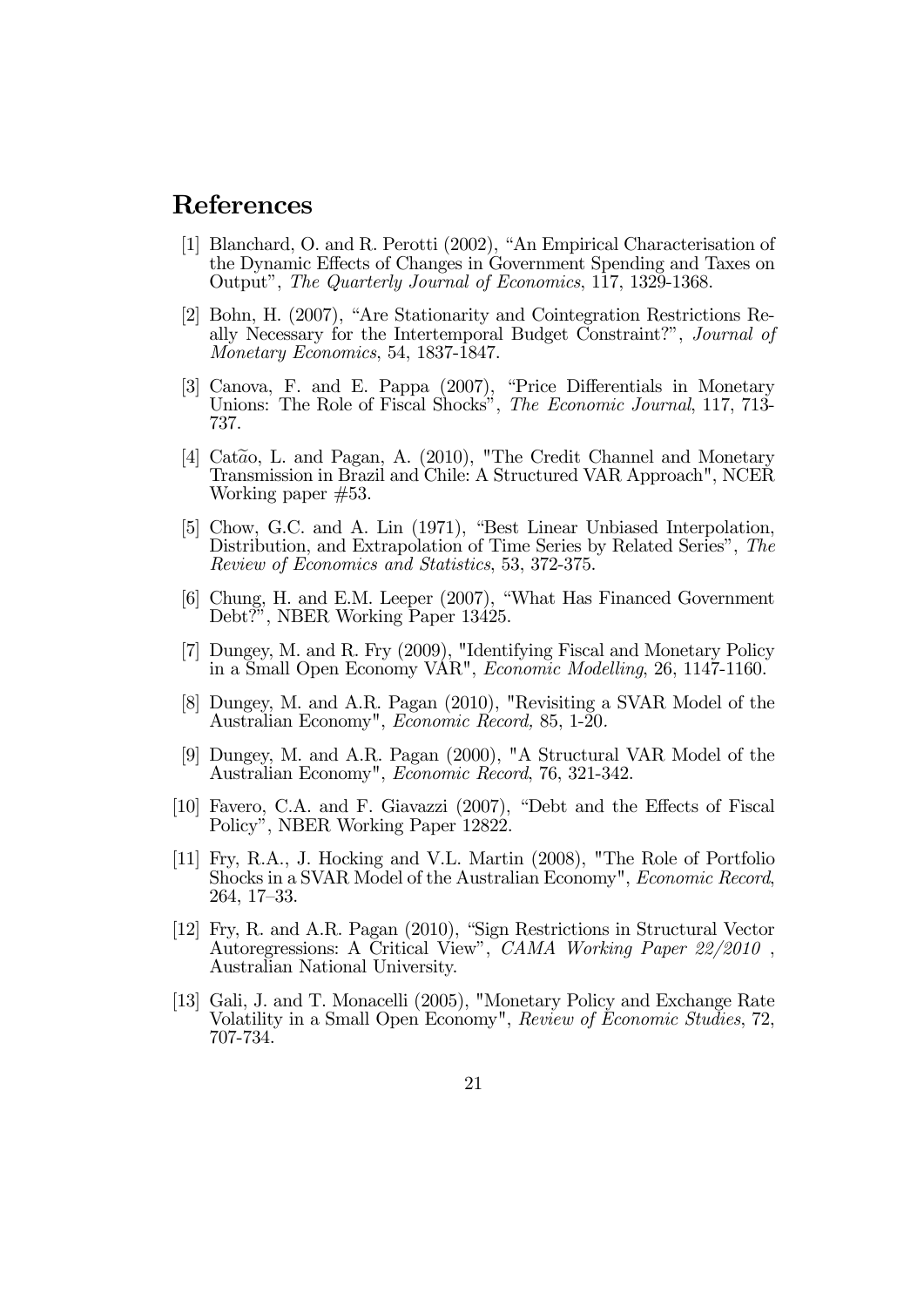- [14] Giordani, P. (2004), "Evaluating New-Keynesian Models of a Small Open Economy", Oxford Bulletin of Economcs and Statistics, 66, 713- 733.
- [15] Hamilton, J. and M. Flavin (1986), "On the Limitations of Government Borrowing: A Framework for Empirical Testing", American Economic Review, 76, 808-819.
- [16] Justiniano, A. and B. Preston (2010), "Monetary Policy and Uncertainty in an Empirical Small Open Economy Model", Journal of Applied Econometrics, 25, 93-128.
- [17] Karam , P. and Pagan, A. (2008), "A Small Structural Monetary Policy Model for Small Open Economies with Debt Accumulation", IMF Working Paper WP/08/64.
- [18] Levtchenkova, S., A.R. Pagan and J. Robertson (1998), "Shocking Stories", Journal of Economic Surveys, 12, 507-526.
- [19] Mountford, A. and H. Uhlig (2009), "What are the Effects of Fiscal Policy Shocks", *Journal of Applied Econometrics*, 24, 960-992.
- [20] Pagan, A.R. and M.H. Pesaran (2008), "Econometric Analysis of Structural Systems with Permanent and Transitory Shocks", Journal of Economic Dynamics and Control, 32, 3376-3395.
- [21] Perotti, R. (2002), "Estimating the Effects of Fiscal Policy in OECD Countries", European Network of Economic Policy Research Institutes, Working Paper No. 15, October 2002.
- [22] Quintos, C. (1995), "Sustainability of the Deficit Process with Structural Shifts", Journal of Business and Economic Statistics, 13, 409-417.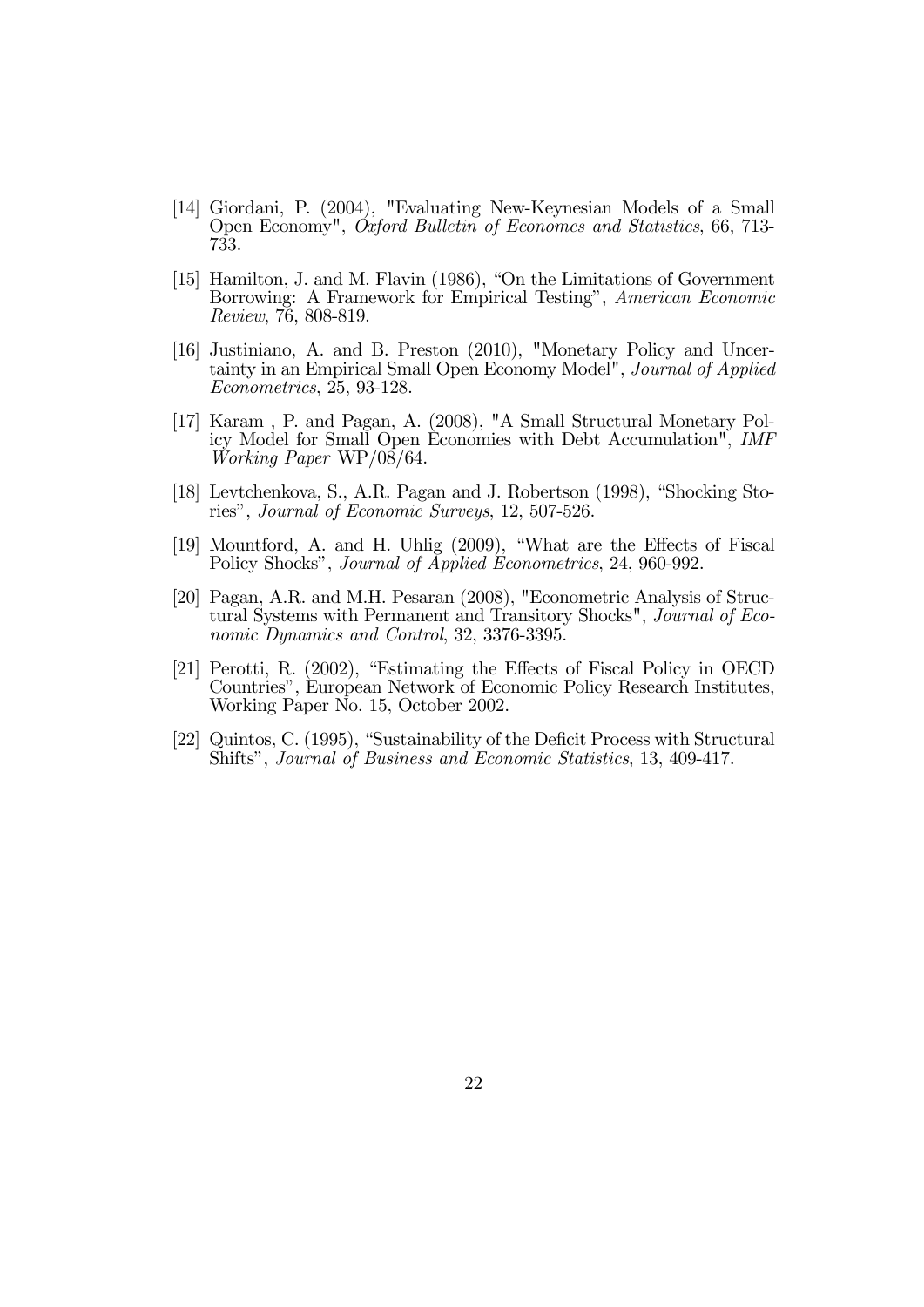|                                                       |           | variables. |                |                |            |
|-------------------------------------------------------|-----------|------------|----------------|----------------|------------|
|                                                       |           |            | Key equations  |                |            |
| Explanatory                                           |           | Data       | Fiscal sector  |                |            |
| variables                                             |           | properties | Revenue        | Expenditure    | Debt ratio |
|                                                       |           |            | $(\tau_t)$     | $(g_t)$        | $(d_t)$    |
| US GDP                                                | $y_t^*$   | I(1)       |                |                |            |
| Terms of trade                                        | $s_t$     | I(0)       |                |                | xoa        |
| US real interest rate                                 | $r_t^*$   | I(0)       |                |                |            |
| US Q ratio                                            | $q_t^*$   | I(0)       |                |                |            |
| Real Exports                                          | $x_t$     | I(1)       |                |                |            |
| Govt. revenue                                         | $\tau_t$  | I(1)       | $\mathcal{O}$  | X <sub>O</sub> | XO         |
| Govt. expenditure                                     | $q_t$     | I(1)       | $\sigma$       | $\overline{O}$ | XO         |
| <b>GNE</b>                                            | $\xi_t$   | I(1)       | $\overline{O}$ | $\overline{O}$ |            |
| Aust Q ratio                                          | $q_t$     | I(0)       | oa             | oa             | XO         |
| GDP                                                   | $y_t$     | I(1)       | $\circ$        | $\mathbf{O}$   | $\circ$    |
| Debt to GDP ratio                                     | $d_t$     | I(0)       | oa             | oa             | oa         |
| Inflation                                             | $\pi_t$   | I(0)       | oa             | oa             |            |
| Cash rate                                             | $r_t$     | I(0)       | oa             | oa             |            |
| Real TWI                                              | $\zeta_t$ | I(1)       | $\mathbf O$    | $\mathbf O$    |            |
| Cointegrating relationships                           |           |            |                |                |            |
| 1. $\{y_t^*, x_t, \tau_t, g_t, \xi_t, y_t, \zeta_t\}$ |           | I(0)       |                |                |            |
| 2. $\{\tau_t, g_t\}$                                  |           | I(0)       | $\rm{a}$       | $\rm{a}$       |            |
| $3.\{y_t, y_t^*, x_t, \tau_t, g_t\}$                  |           | I(0)       | $\mathbf{a}$   | $\mathbf{a}$   | $\rm{a}$   |
|                                                       |           |            |                |                |            |

Table 1: Summary of the key SVAR relationships. A x represents a contemporaneous relationship, an o a dynamic relationship, and e a cointegrating relationship or an adjustment term corresponding to the  $I(0)$ 

#### 23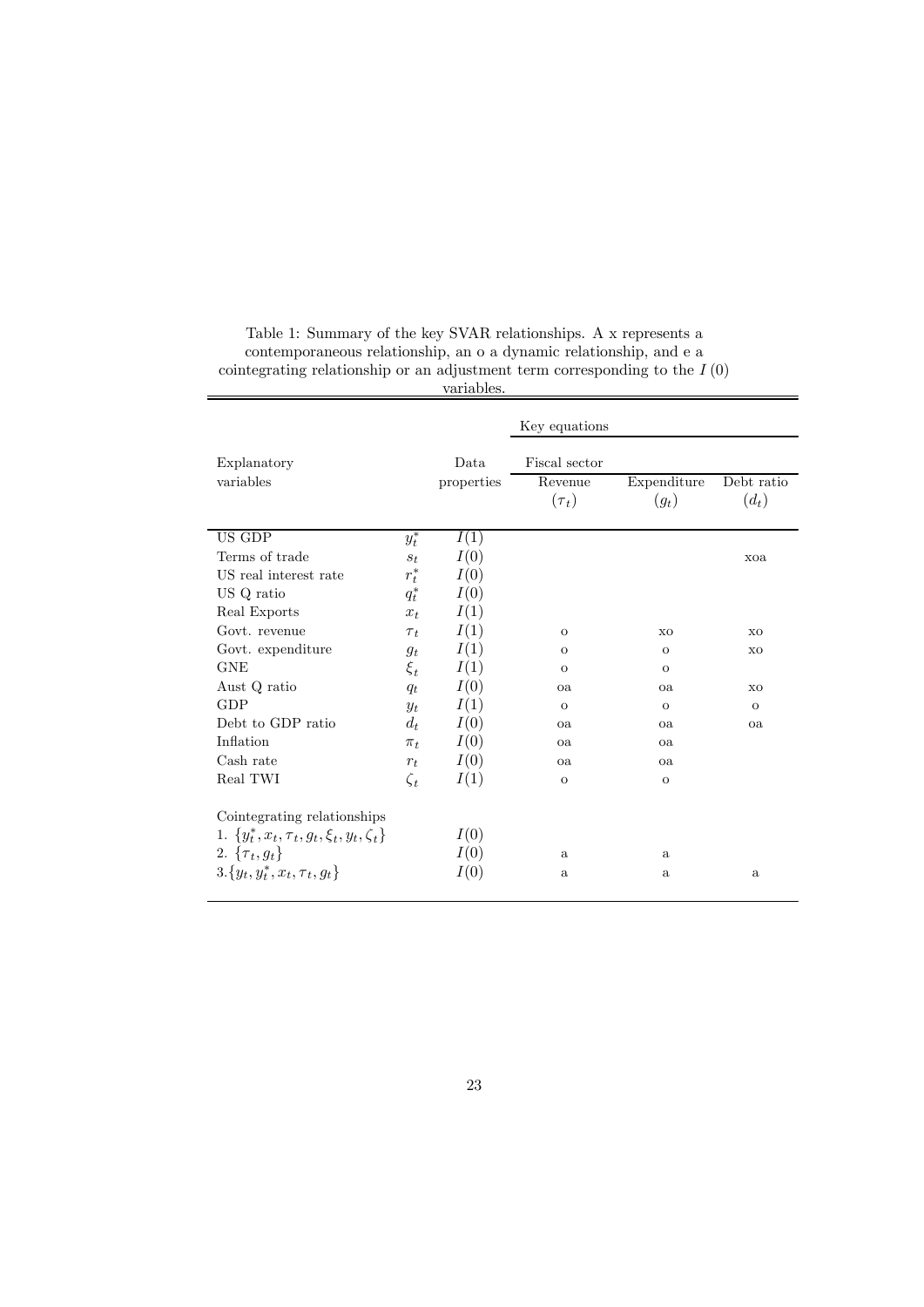| Explanatory<br>variables                              |            | Data<br>properties | Q<br>ratio<br>$(q_t)$ | IS<br>curve<br>$(\xi_t)$ | GDP<br>identity<br>$(y_t)$ | Phillips<br>curve<br>$(\pi_t)$ | Monetary<br>reaction fn<br>$(r_t)$ | Exchange<br>rate<br>$(\zeta_t)$ |
|-------------------------------------------------------|------------|--------------------|-----------------------|--------------------------|----------------------------|--------------------------------|------------------------------------|---------------------------------|
| US GDP                                                | $y_t^\ast$ | I(1)               |                       |                          | X <sub>O</sub>             |                                |                                    | X <sub>O</sub>                  |
| Terms of trade                                        | $S_t$      | I(0)               |                       | xoa                      | X <sub>O</sub>             | <b>XO</b>                      |                                    | XO                              |
| US real interest rate                                 | $r_t^*$    | I(0)               |                       |                          |                            |                                |                                    | <b>XO</b>                       |
| US Q ratio                                            | $q_t^*$    | I(0)               |                       |                          |                            |                                |                                    | XO                              |
| Real Exports                                          | $x_t$      | I(1)               |                       |                          |                            |                                |                                    | X <sub>O</sub>                  |
| Govt. revenue                                         | $\tau_t$   | I(1)               |                       | <b>XO</b>                | X <sub>O</sub>             |                                |                                    | XO                              |
| Govt. expenditure                                     | $g_t$      | I(1)               |                       | XO                       | X <sub>O</sub>             |                                |                                    | X <sub>O</sub>                  |
| <b>GNE</b>                                            | $\xi_t$    | I(1)               |                       | <b>XO</b>                |                            | XO                             | XO                                 | <b>XO</b>                       |
| Aust Q ratio                                          | $q_t$      | I(0)               |                       | XO                       |                            |                                |                                    | XO                              |
| <b>GDP</b>                                            | $y_t$      | I(1)               |                       |                          | X <sub>O</sub>             |                                |                                    | X <sub>O</sub>                  |
| Debt to GDP ratio                                     | $d_t$      | I(0)               |                       | oa                       |                            |                                |                                    | <b>XO</b>                       |
| Inflation                                             | $\pi_t$    | I(0)               |                       | $\mathbf{O}$             |                            | X <sub>O</sub>                 | X <sub>O</sub>                     | XO                              |
| Cash rate                                             | $r_t$      | I(0)               |                       | $\mathbf{O}$             |                            |                                | X <sub>O</sub>                     | <b>XO</b>                       |
| Real TWI                                              | $\zeta_t$  | I(1)               |                       | $\mathbf O$              |                            | $\overline{O}$                 | $\overline{O}$                     | XO                              |
| Cointegrating relationships                           |            |                    |                       |                          |                            |                                |                                    |                                 |
| 1. $\{y_t^*, x_t, \tau_t, g_t, \xi_t, y_t, \zeta_t\}$ |            | I(0)               |                       |                          |                            |                                |                                    |                                 |
| 2. $\{\tau_t, g_t\}$                                  |            | I(0)               |                       |                          |                            |                                |                                    |                                 |
| $3.\{y_t, y_t^*, x_t, \tau_t, g_t\}$                  |            | I(0)               |                       | $\rm{a}$                 |                            |                                |                                    |                                 |

Table 1 continued: Summary of the key SVAR relationships. A x represents a contemporaneous relationship, an o a dynamic relationship, and e a

cointegrating relationship or an adjustment term corresponding to the  $I(0)$ 

#### variables.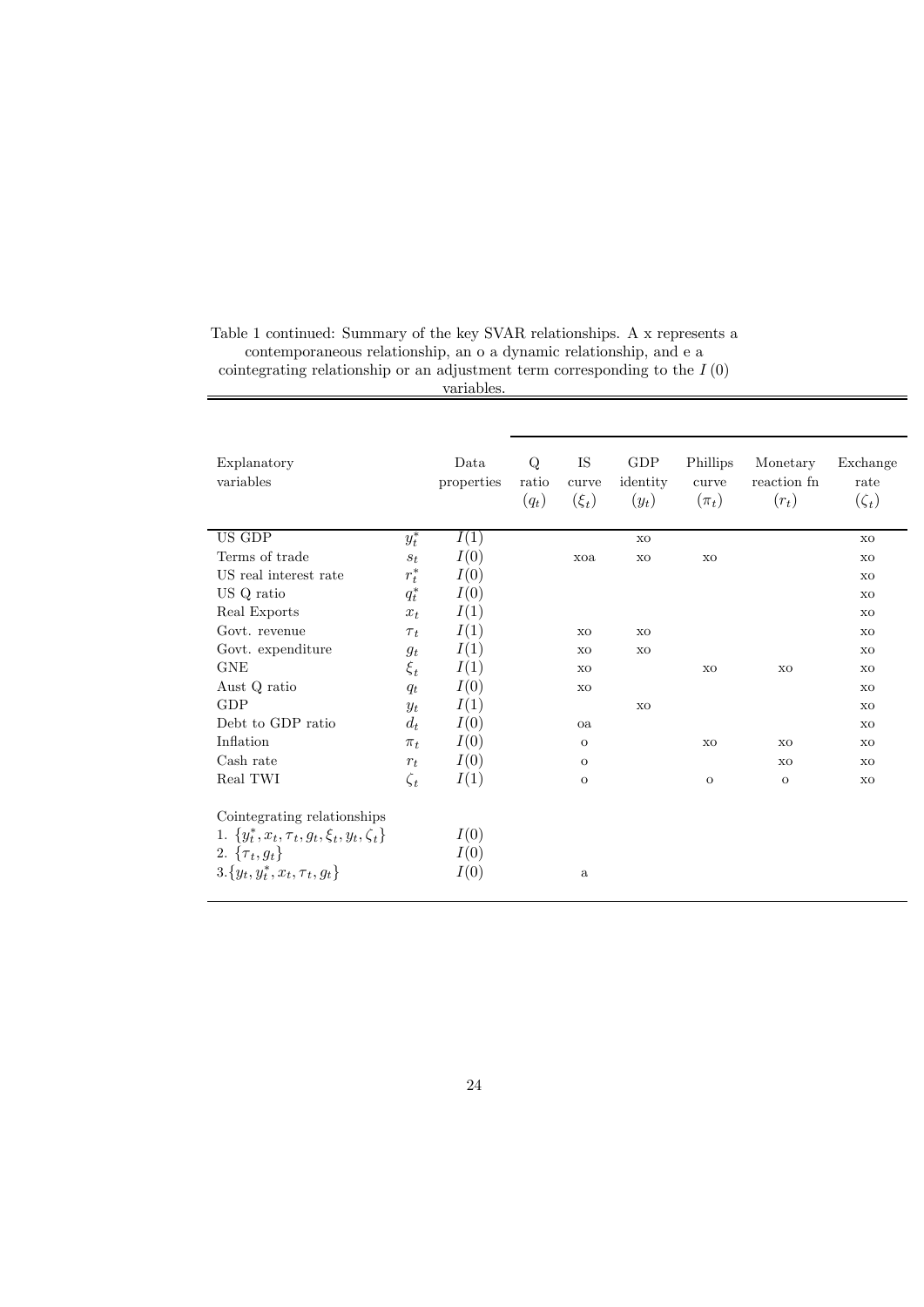

Figure 1: Debt data, the debt to GDP ratio and levels and quarterly percentage changes for log government expenditure,  $g_t$ , and taxation revenue,  $\tau_{t}.$ 





Figure 2: Selected impulse responses to shocks to exogeneous variables.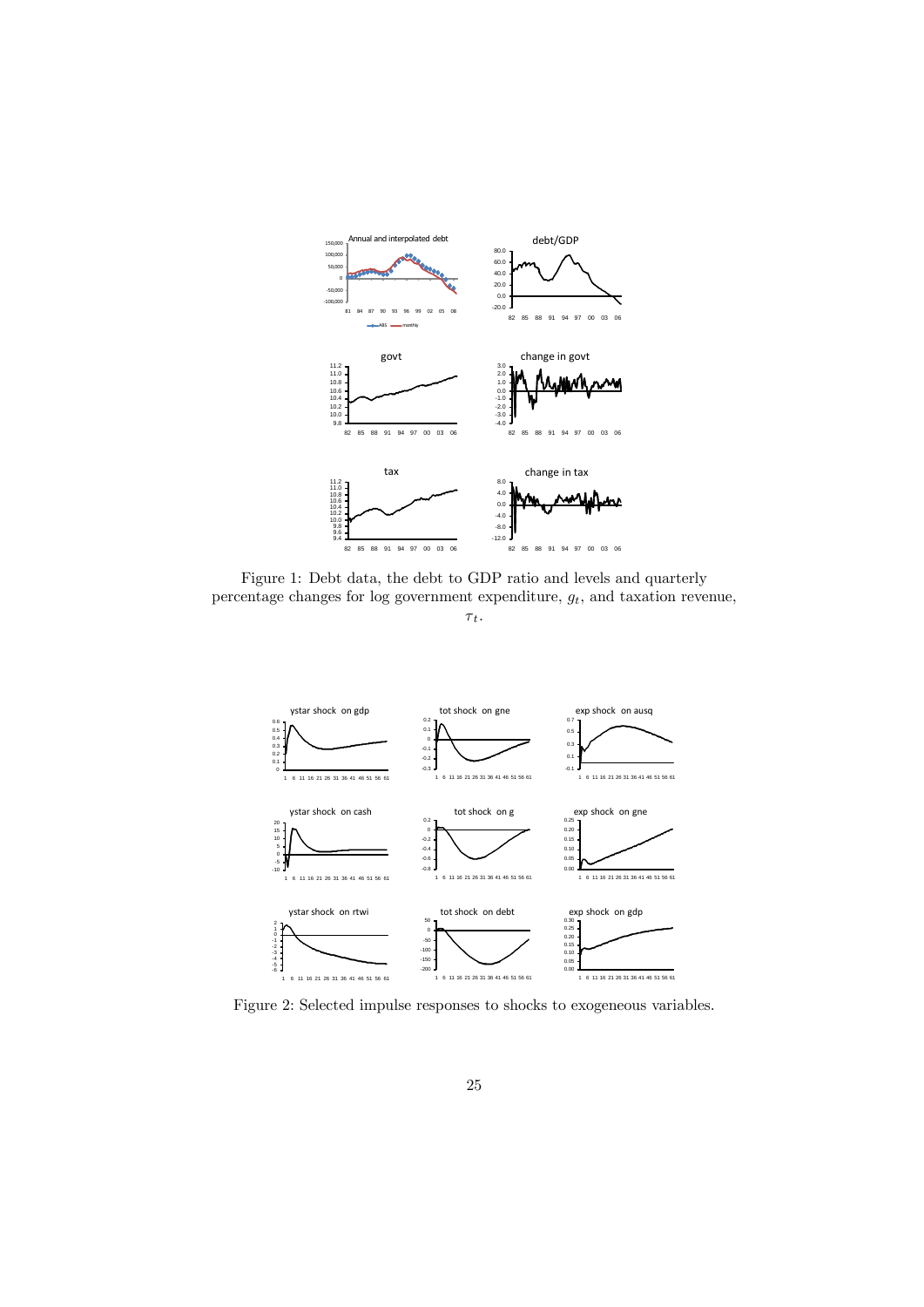

Figure 3: Impulse responses of domestic economy variables to shocks to Australian investment conditions,  $q_t$ , absorption,  $\xi_t$ , and GDP,  $y_t$ .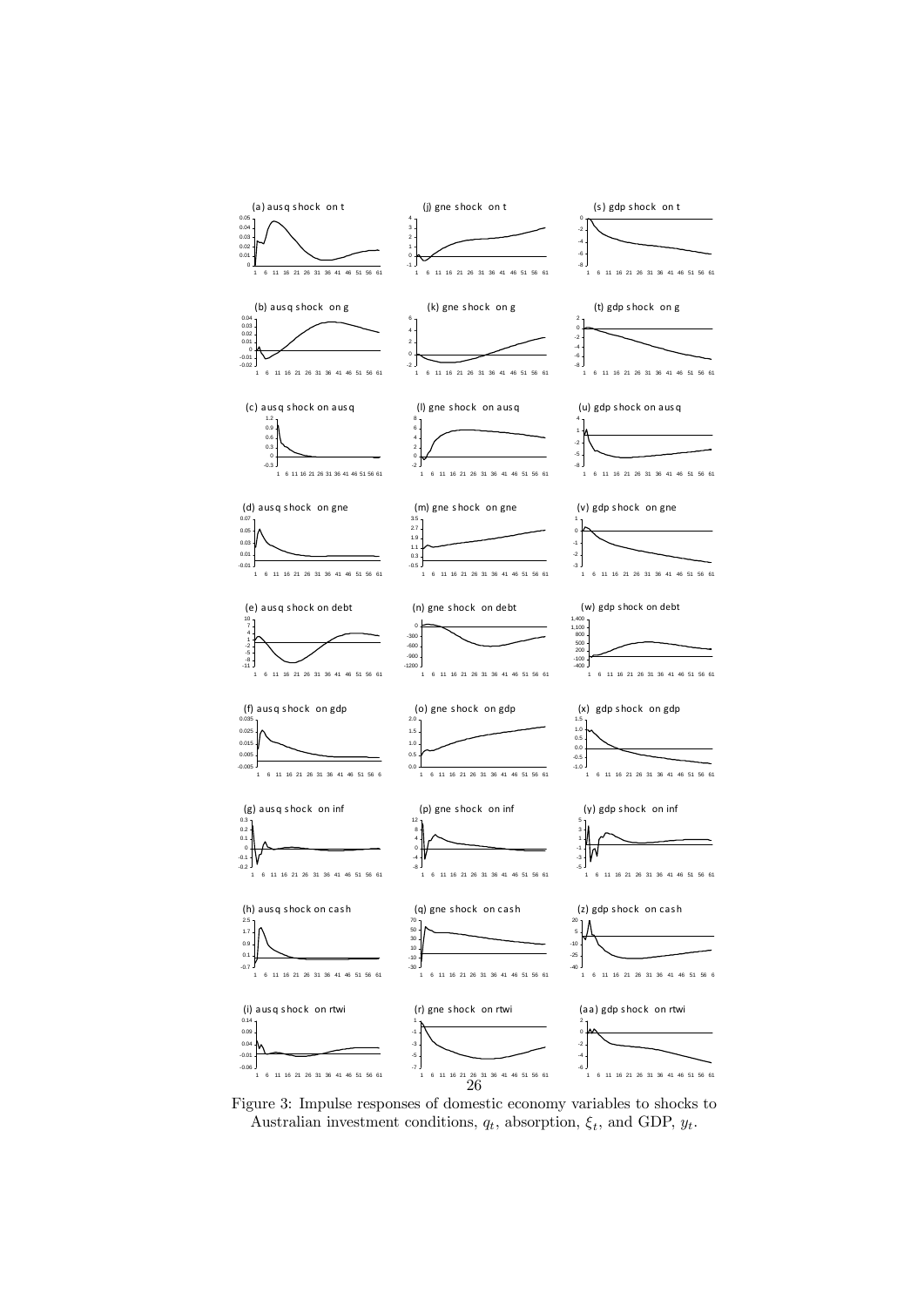

Figure 4: Impulse responses of domestic economy variables to shocks to the debt/GDP ratio and inflation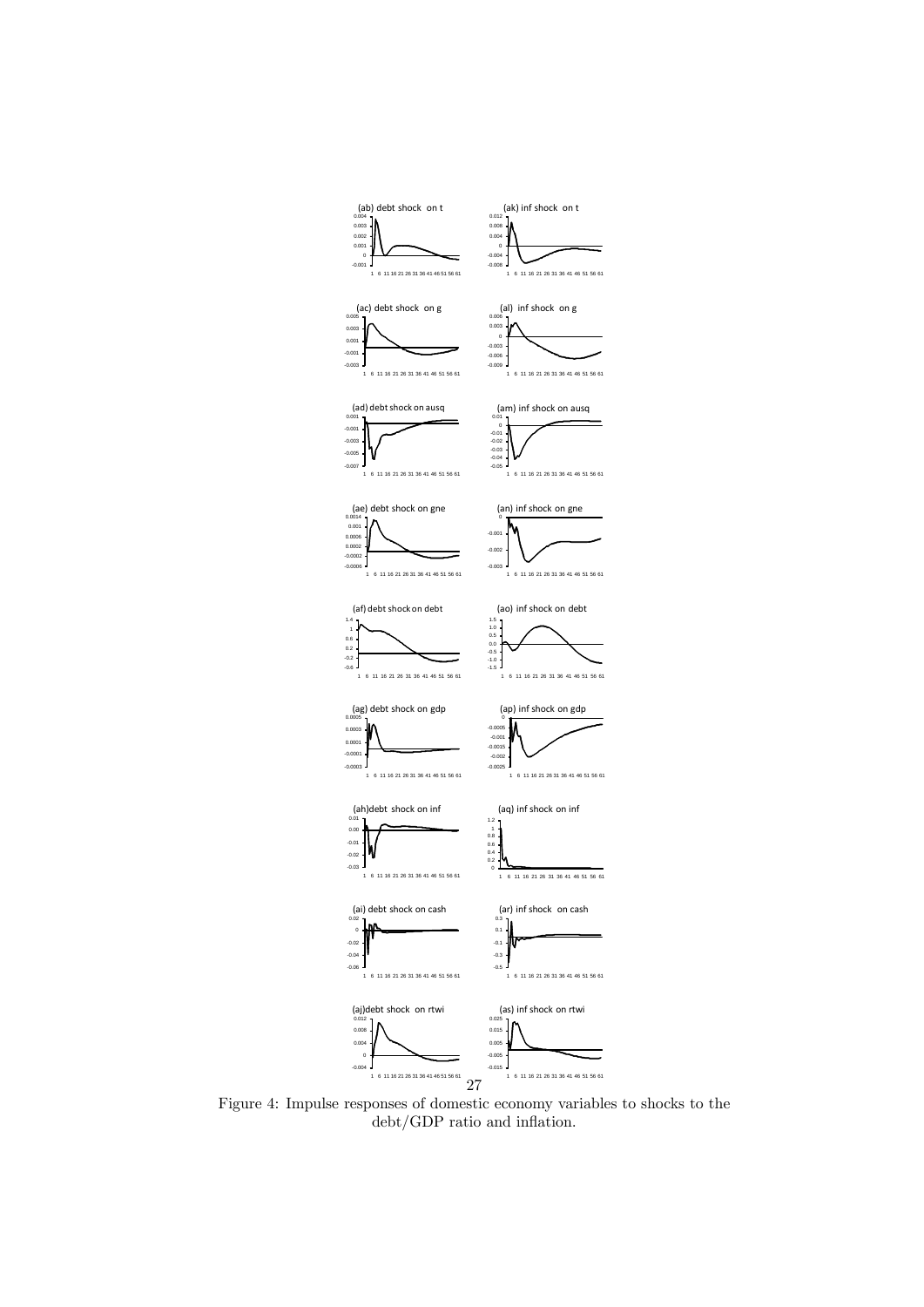

Figure 5: Impulse responses to 1 standard deviation fiscal policy shocks and 1 unit monetary policy shocks.